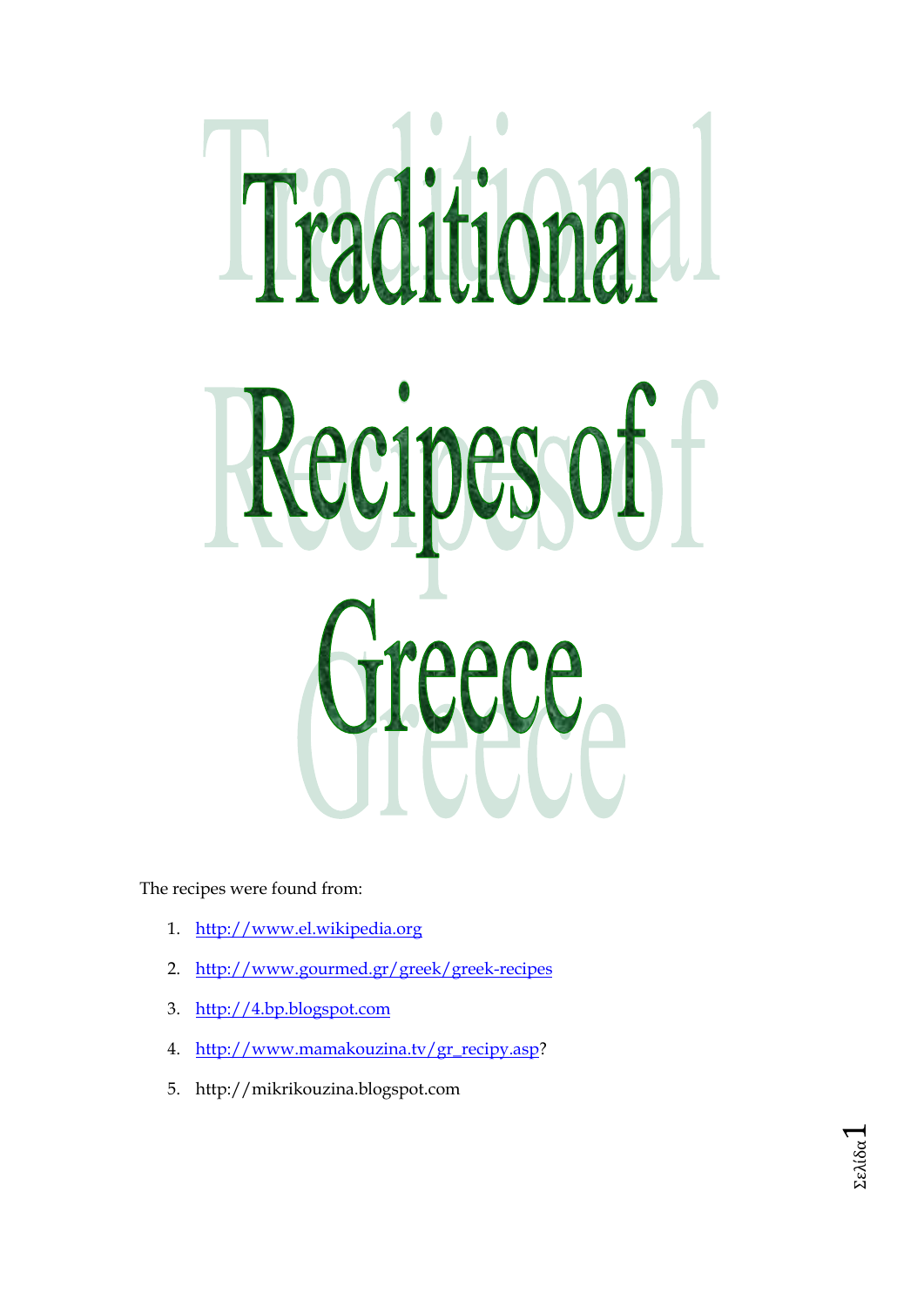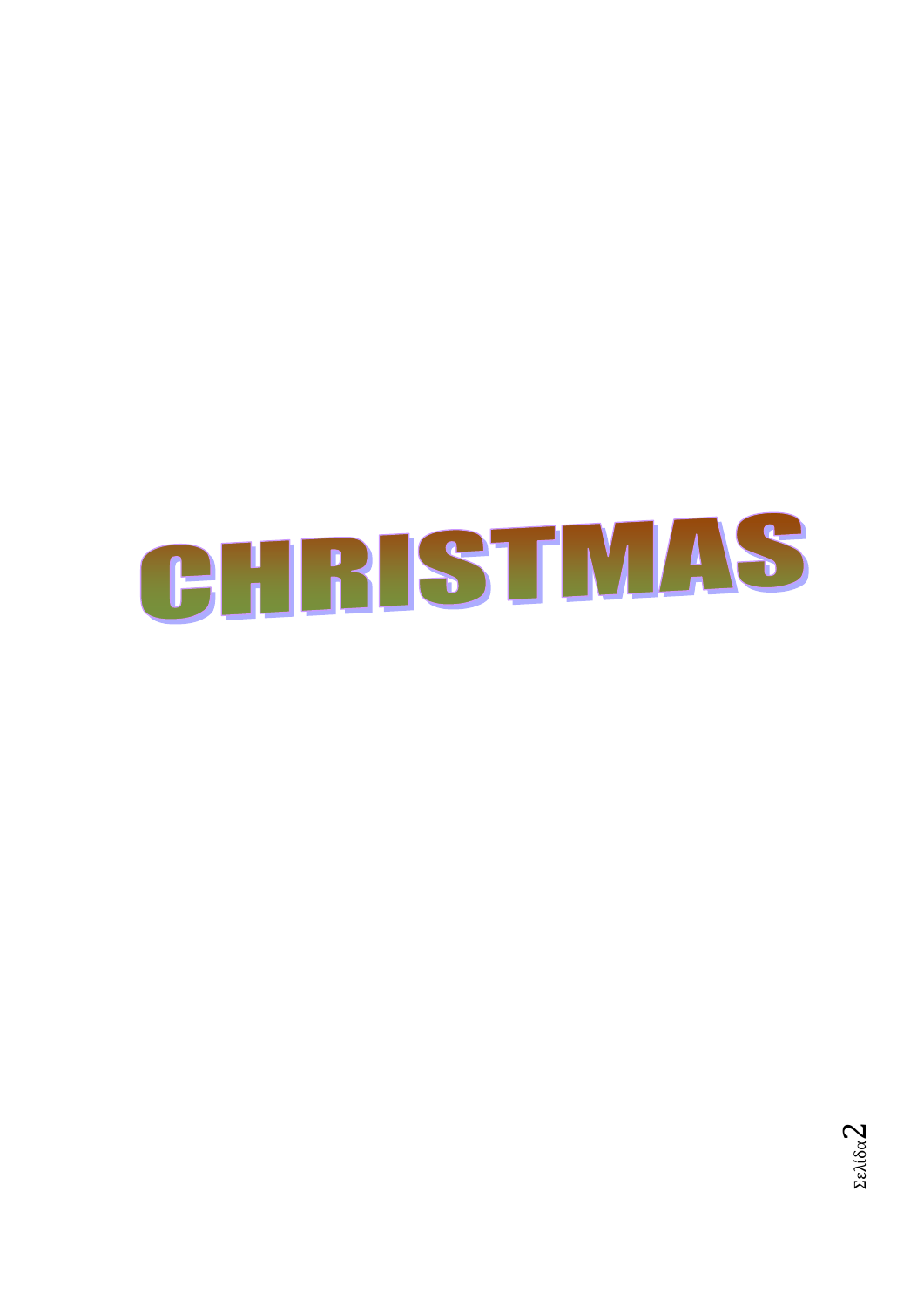# **Pork** *Frikassѐ*



#### **Ingredients:**

45 ml olive oil extra partheno(virgin) 1 onion, finely chopped 1 kg of pork meat cut into 4-6 portions 2 lettuces cut into large pieces 6 fresh onions cut into slices 4 finely chopped dill soup spoons 2 eggs 1 soup spoon corn flour dissolved into 1 / 2 cup of water lemon juice salt Finely chopped dill for trimming **Instructions:** 

It is a traditional Greek cuisine and is served both in the islands and in Central Greece, from the Ionian to the Aegean.

It is an ideal dinner at home with friends, as you can prepare it earlier. Then you can warm it carefully, but mainly because everyone likes very much the unusual taste of it.

Be careful that the juice to be enough in the casserole, to create with this the amazing egg and lemon sauce. Serving with some fresh bread and enjoy this sauce until the last drop.

Put the olive oil to be warm up a wide and shallow casserole. Add the chopped onion and sautѐ for 3-5 minutes, until it becomes transparent. Gather the heat, add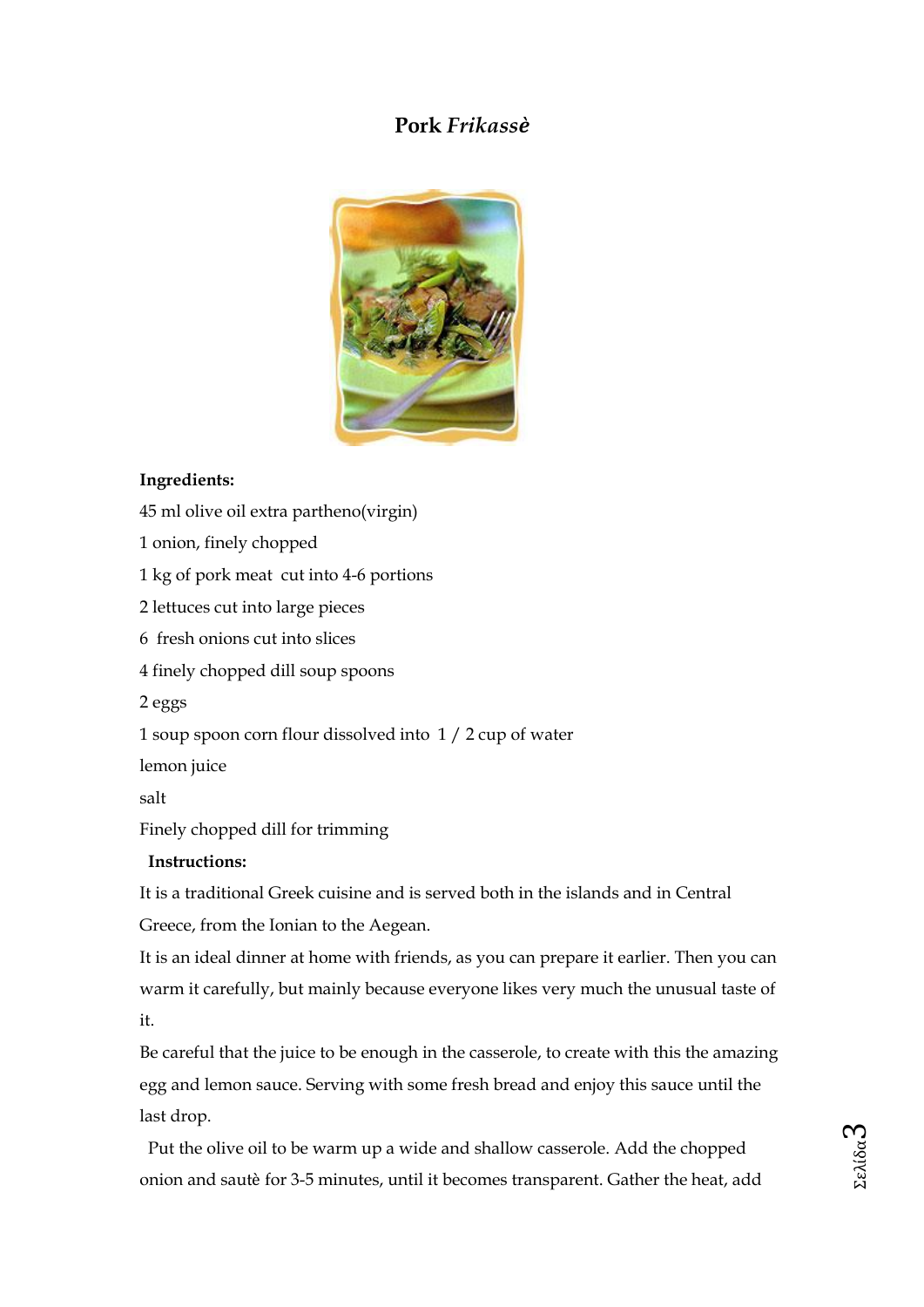the meat and continue cooking, turning the meat frequently, until all the juice finishes. It needs approximately 15 minutes to become so.

Add salt as you want and enough hot water to cover the meat. Cover the pot and boil in gentle fire for about an hour. So that the meat to be soft. Add lettuces, fresh onions and dill. If necessary, add a little more hot water in order to cover all vegetables. Cover the pan again and continue cooking for 15-20 minutes more. Remove the casserole from the heat and allow to cool for 5 minutes, as you prepare the egg and lemon.

Tap the eggs into a bowl, add the corn flour and continue the attack until it becomes a smooth cream. Then put the lemon juice and continue the attack, and slowly add 5- 6 soup spoons of hot soup from the juice of the food. Pour the egg over the meat. There must not be shuffled, just a slight wave and a circular pot, to spread throughout the egg and lemon. Put the pot back on very low heat and leave for 2-3 minutes to warm up the sauce. We must not let it be boiled, because the egg will be ruined. Serve on warm plates and garnish with dill, if you like

Σελίδα

4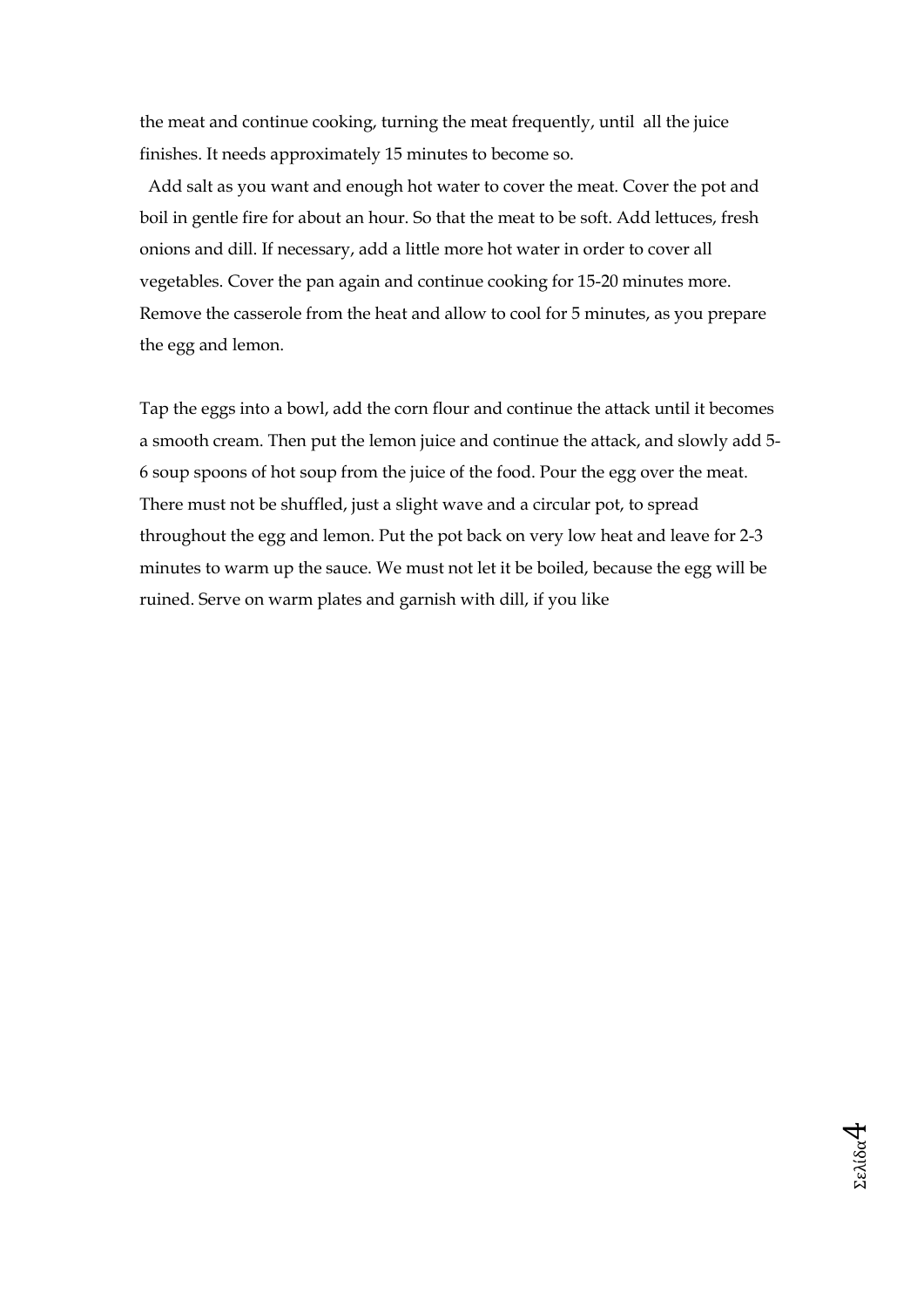# **Kourambiedes**



# **Ingredients**

0,5 kg of milk - butter 1 cup of coffee fine-sugar 2 egg - yolks 1,5 cup of coffee brandy 2 vanilla 1,5 tea – cup lightly roasted almonds & cut into large pieces 750 Kg of soft flour

# **Cooking instructions**

Well hit the fine sugar with the butter, then add all other materials and mix until the dough become soft.

We make the dough ellipsoid or round pies (diameter 3-4 cm) and bake in moderate oven. Before they become roast, remove from the oven, sprinkle with the rose water and when they become a little cold add fine sugar everywhere.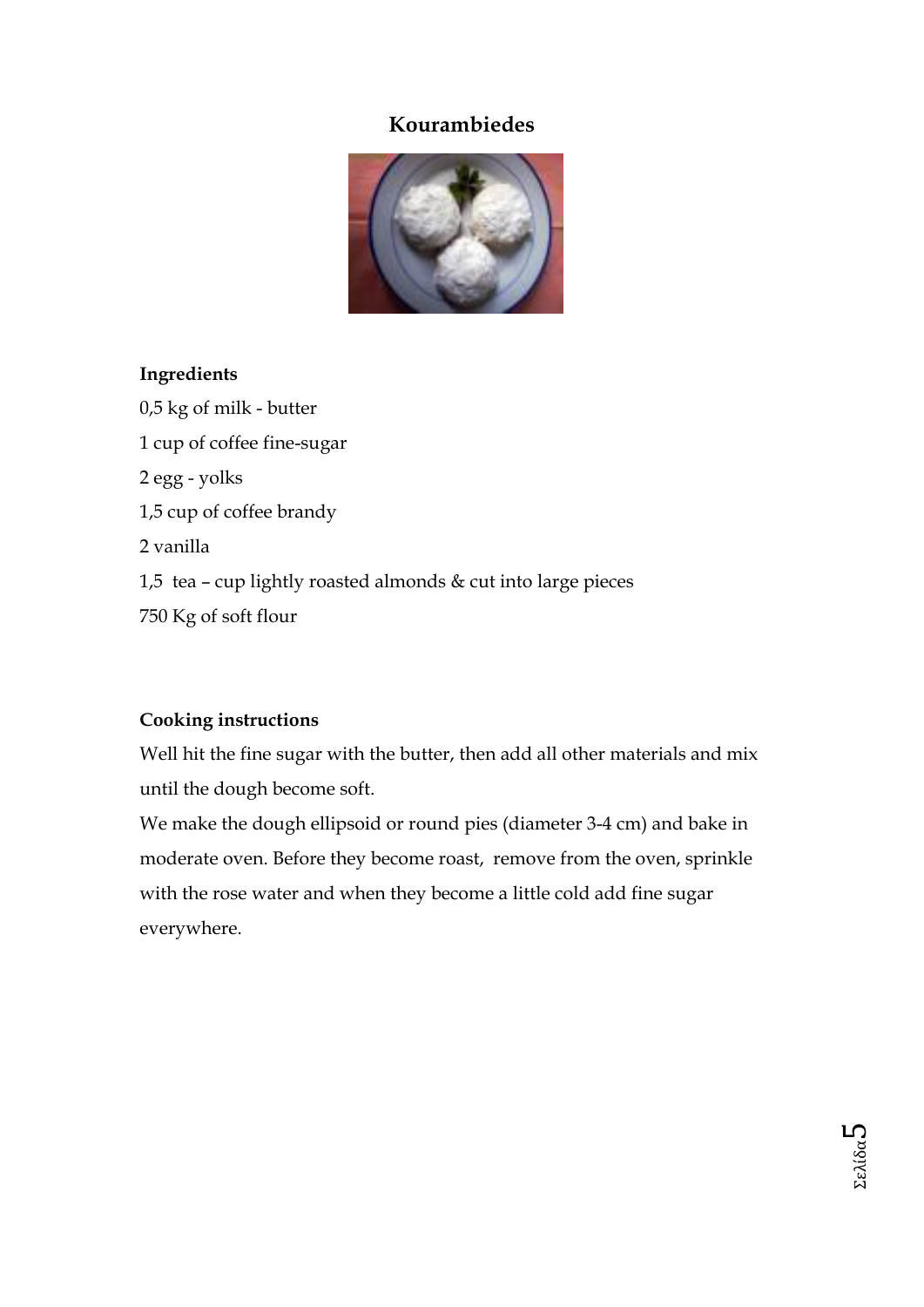# **Melomakarona**



## **Ingredients:**

2 cups of tea olive oil 1 cup of tea cognac 1 cup of tea orange juice 225 gr. sugar scrap of one orange 1 kg of soft flour or 750 gr. flour and 250 gr. Fine semolina 2 soup spoons of baking-powder 1 teaspoon of soda 1 cup tea grated nut crumbs cinnamon 2 cups of tea honey 2 cups of tea sugar 2 cups of tea water cinnamon and carnation

> Σελίδα  $\infty$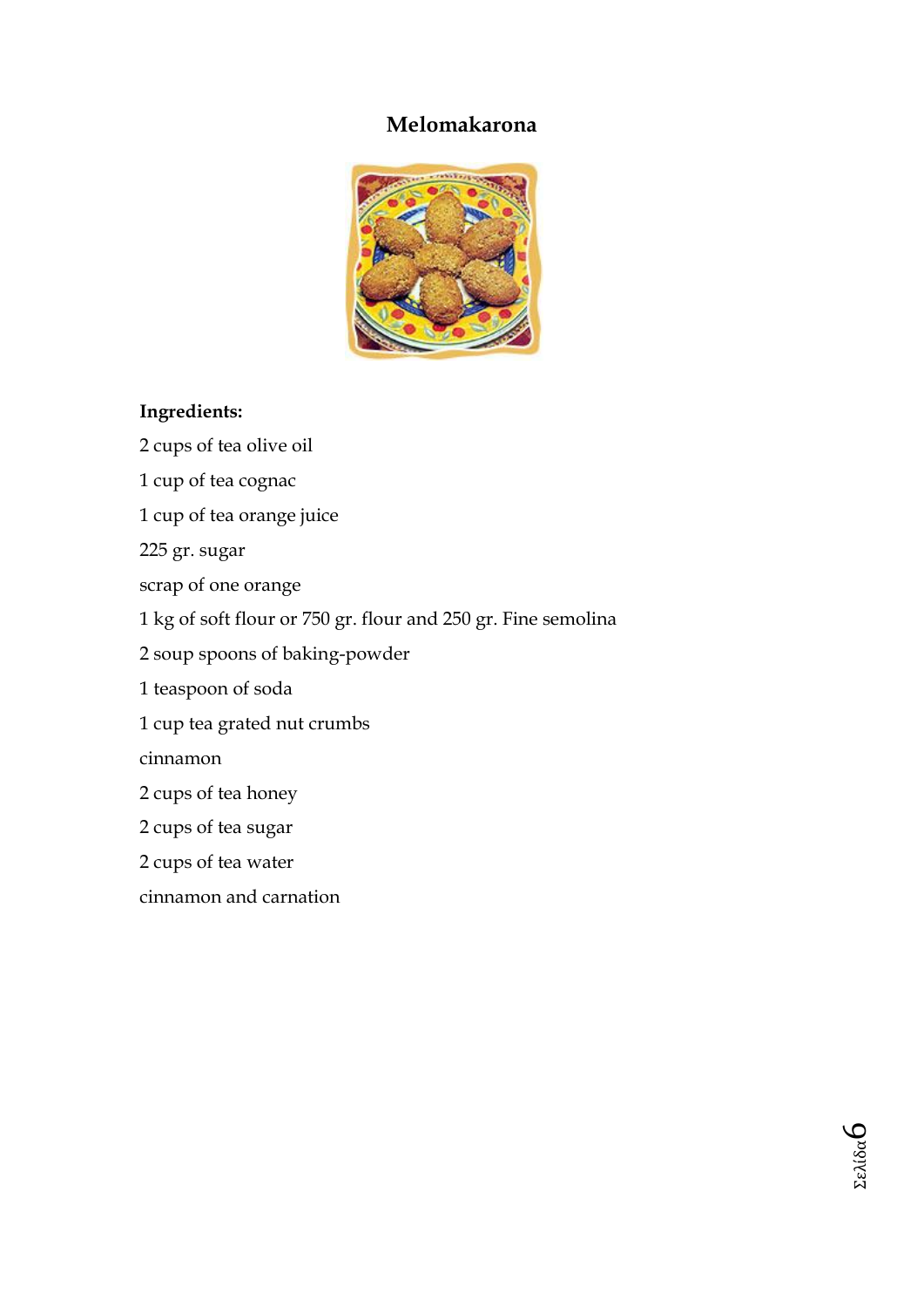## **Instructions:**

Mix the oil with cognac, orange juice, sugar, scrap of orange, and hit all the materials very well. Dissolve the flour in baking-powder and soda. Put the mixture of oil in a large bowl and add flour gradually, knead and make melomakarona shaped round or oval. After that press each melomakarono lightly on the surface of the grinding wheel, to be designed. Put melomakarona in the pan, and bake in a pre-warmed oven at  $160^{\circ}$  C, for half an hour. Leave to cool in pan.

Into a small casserole put honey, sugar, 2 cups water and boil for five minutes. Remove the foam, add cinnamon and carnation, and, finally spread hot syrup on melomakarona. Sprinkle with grated nut crumbs and cinnamon.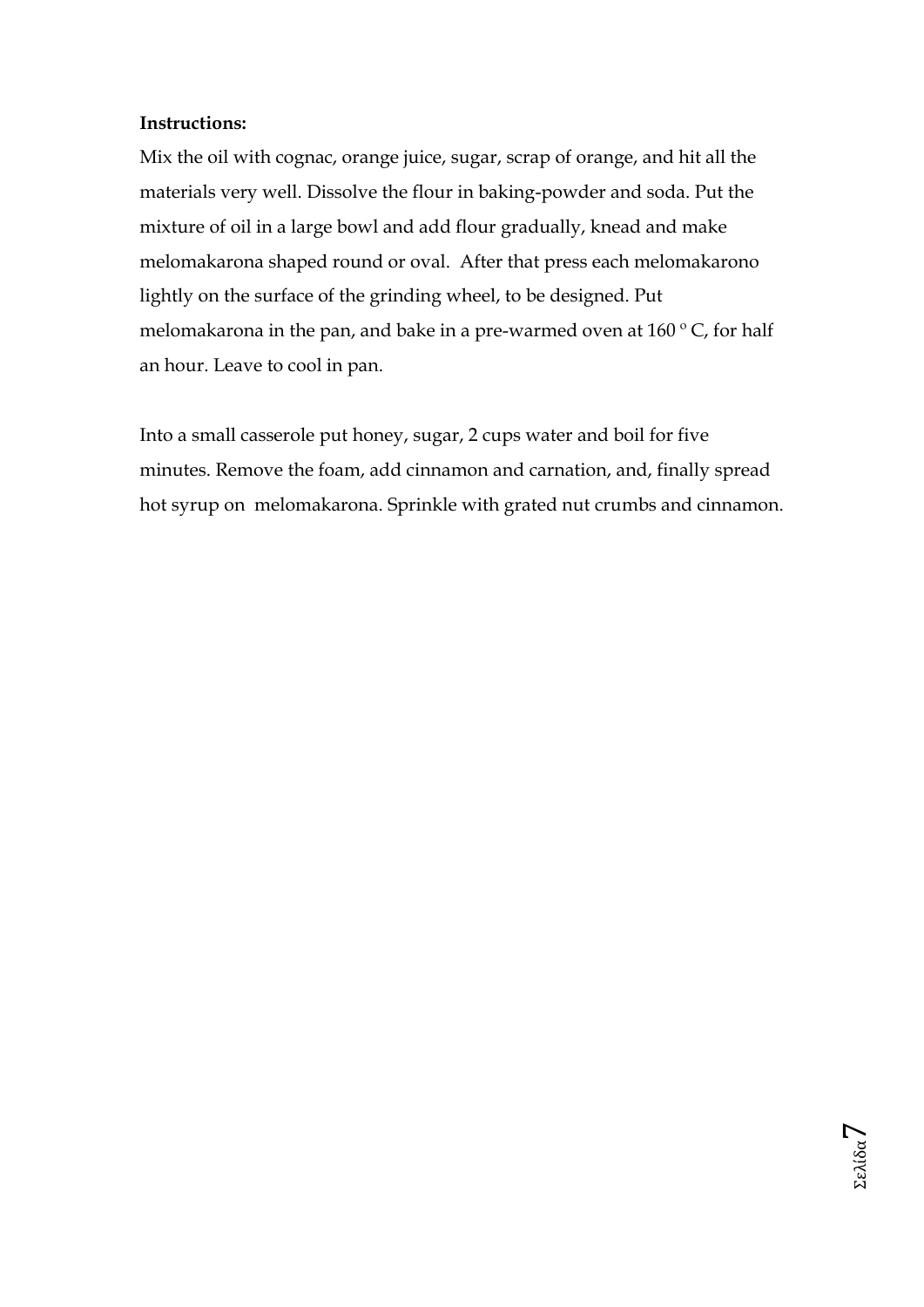# **Baklavas**



## **Ingredients -Materials:**

1200 gr. Leaves crust 500 gr. Butter (cow) 300 gr. Nuts (lightly ground) 200 gr. Almonds (ground slightly) cinnamon and two soup -spoons of sugar. The last three mix. Note can be added to the mixture and chopped pistachios (green) **Ingredients for syrup:**  1700 gr. Water

2 kg Sugar

300 gr. Glucose

½ cup of coffee lemon juice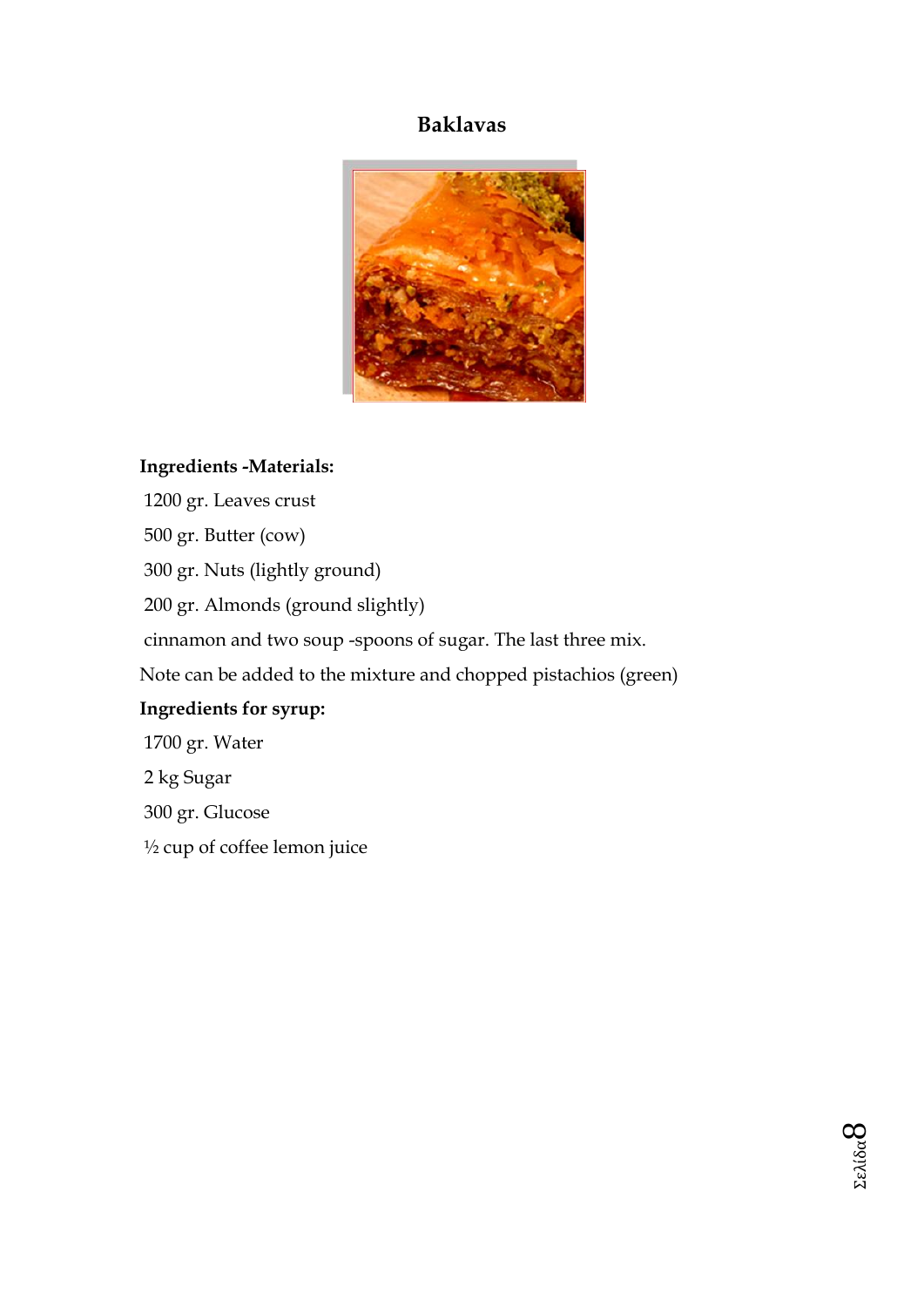## **Preparation:**

Spread two, two sheets of crust in the pan in such a manner so as to adjust the size of the pan. Then the butter. Again repeat this process until we reach the 1 / 3 of the panels we have.

Add the first layer of the mixture with walnuts. Repeat the same procedure with the remaining  $1/3$  of the leaves, throwing the remaining walnuts. Continue with other cards we have left, buttering good.

Cut the baklava into pieces and size of your preference. Then put in fresh prewarmed oven and bake at 180 ° C for 50 minutes.

# **Preparation of syrup:**

In a saucepan add water, sugar and glucose boiling in low fire. Once you get the syrup boil add the lemon juice into the saucepan and mix. Then boil until well tie.

# **Dropping the syrup:**

Once we get the baklava from the oven, add in a warm temperature the syrup. After waiting for about an hour until they mature so that it is ready for serving.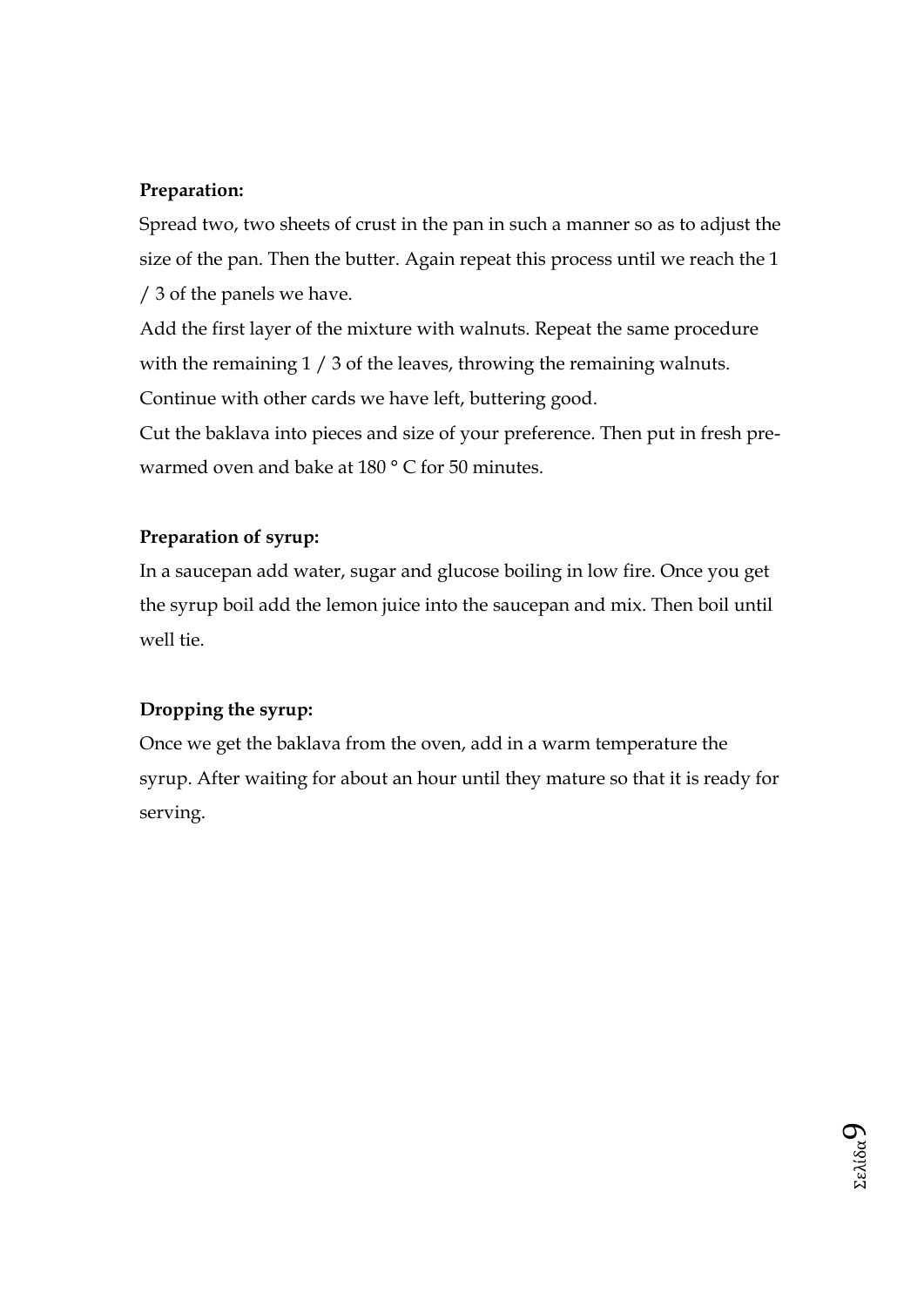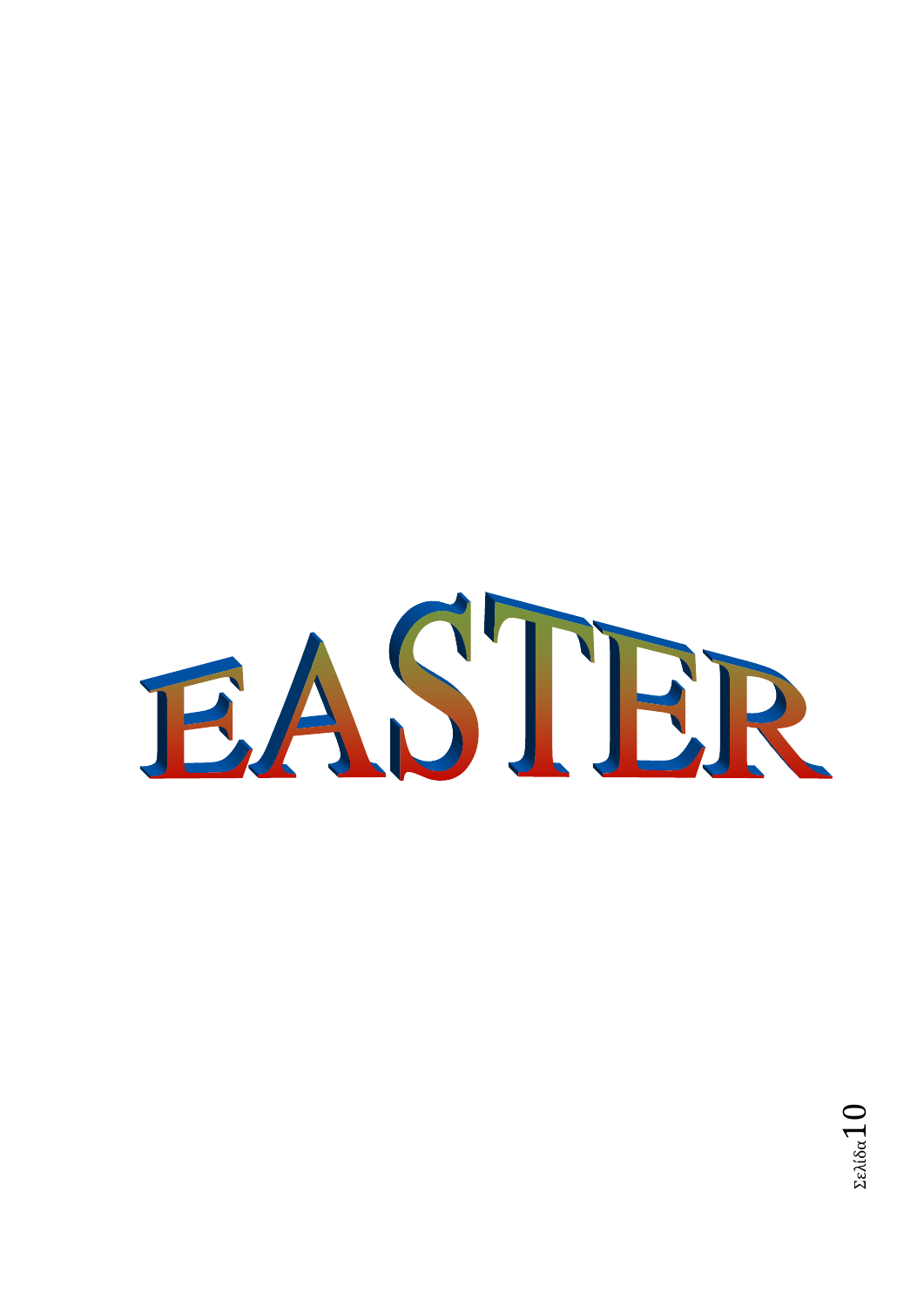# **Kokoretsi**



## **Ingredients: "Materials"**

1 big offal of lamp (without the spleen and kidneys) 2 rope intestines and sweetbreads of lamb and the lamb slips salt pepper oregano little chopped garlic (4 cloves, optional)

## **Cooking Instructions:**

Wash the offal. Cut into pieces not large nor too small. Turn the insideof the intestines outside and wash well.

Firstly you have shuffled the chopped garlic, pepper and oregano with giblets. The salt is put at the end, the time you spend on skewer the pieces not to slip.

You pass the tracks one by one in the roasting –jack, like this: one liver, one lung, one heart, one spleen, sweetbreads and over again.

When finished, carefully wrap the first in slips (roof) and then to the intestines. It should be cooked thoroughly without drying. We can roast it in the oven or over the hot cinders.

Is preferable to start as soon as cooked ready to not dry.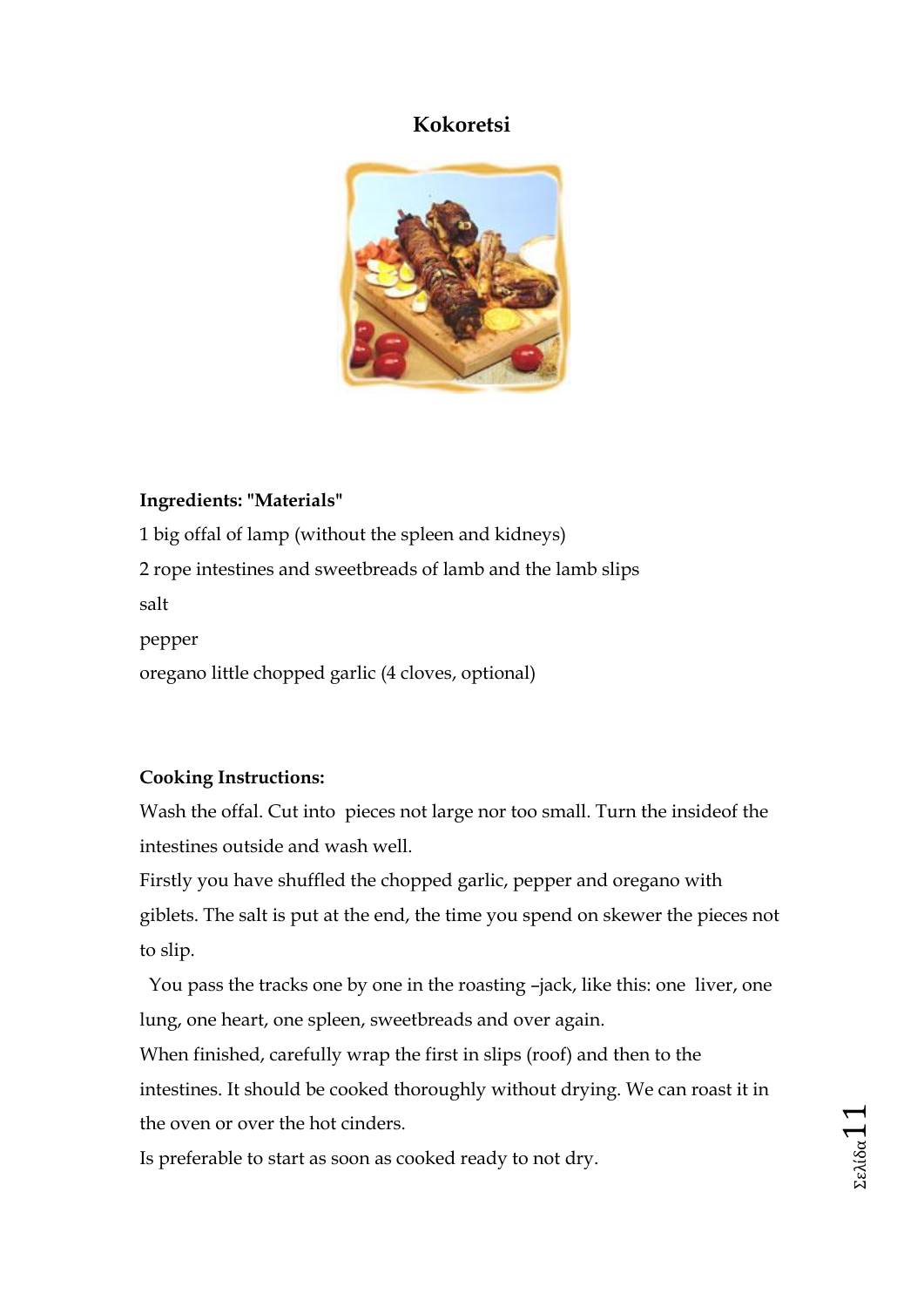# **Mageiritsa**



# **Ingredients:**

1 lamb offal salt Water: 10-12 cups of tea half cup of tea olive oil 1 chopped onion dry 1 bunch of chopped onion sheets few leaves of spinach, mangel, kafkalithres, Miron. 2 chopped lettuce 1 bunch of fresh parsley, chopped 1 bunch fresh chopped dill 3 large eggs, at room temperature juice from 2-3 lemons freshly ground black pepper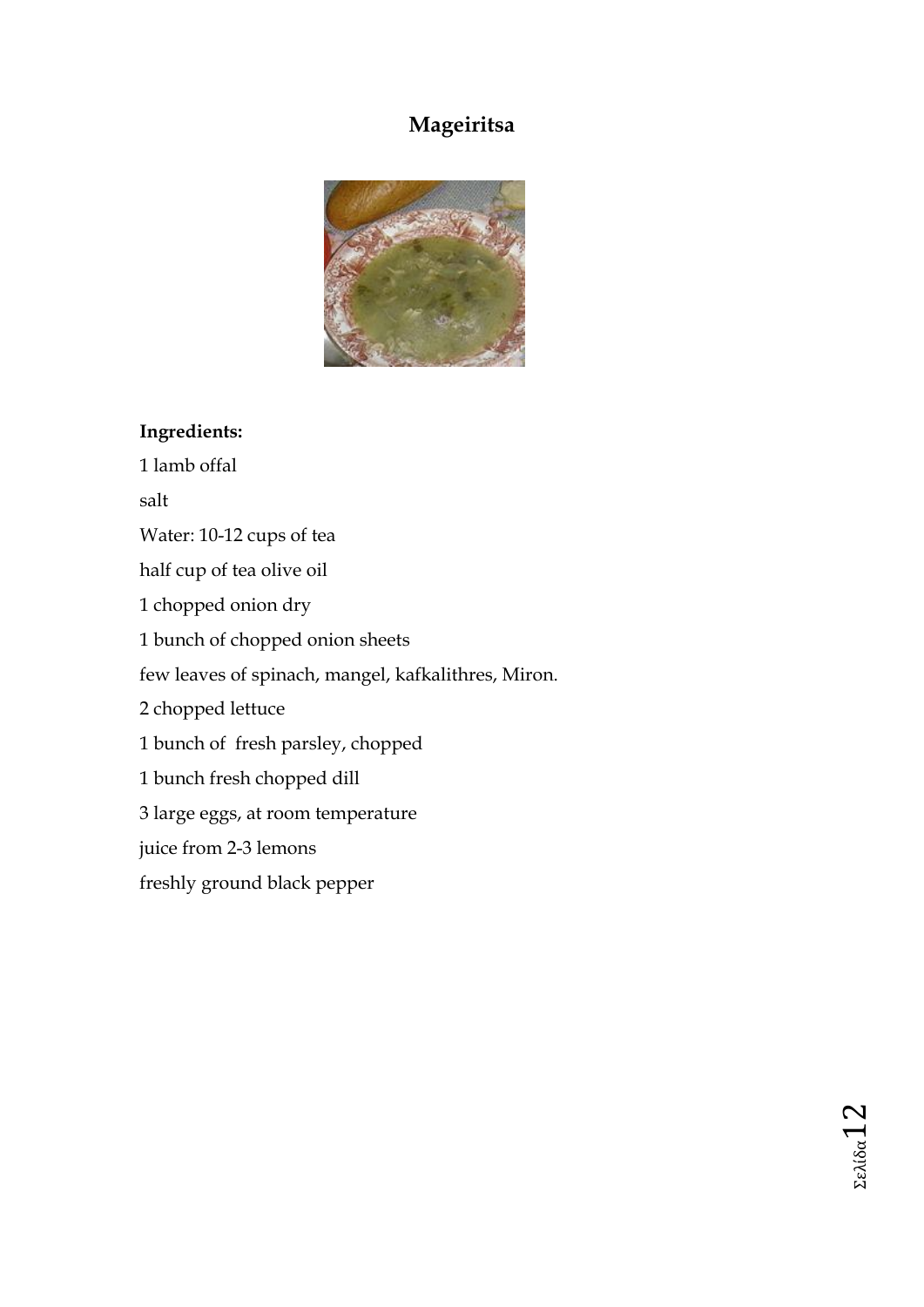## **Cooking Instructions**

Flush out the offal very well in cold water and cut into small pieces. In a large casserole. Heat the oil and brown the offal and the dry -chopped onion until they get a light brown color.

Boil the meat in the pot with water and some salt in the fire may take up to a boil then lower the heat and boil for 1 hour, removing the foam formed by the cooking.

Then add the vegetables and continue cooking until they soften enough. In a large metal bowl, hit the egg with the lemon until they soften. Just before serving the soup, make the egg: take a spoonful of the soup-without rice or lettuce, juice-only chynete and slowly mix in the egg and lemon. Repeat with another spoonful of the soup juice. Switch off the eye and add the egg. Mix the soup to the egg and goes everywhere. Throw salt and pepper necessary and serve immediately. You can avoid if you mixing the eggs with lemon and hitting them.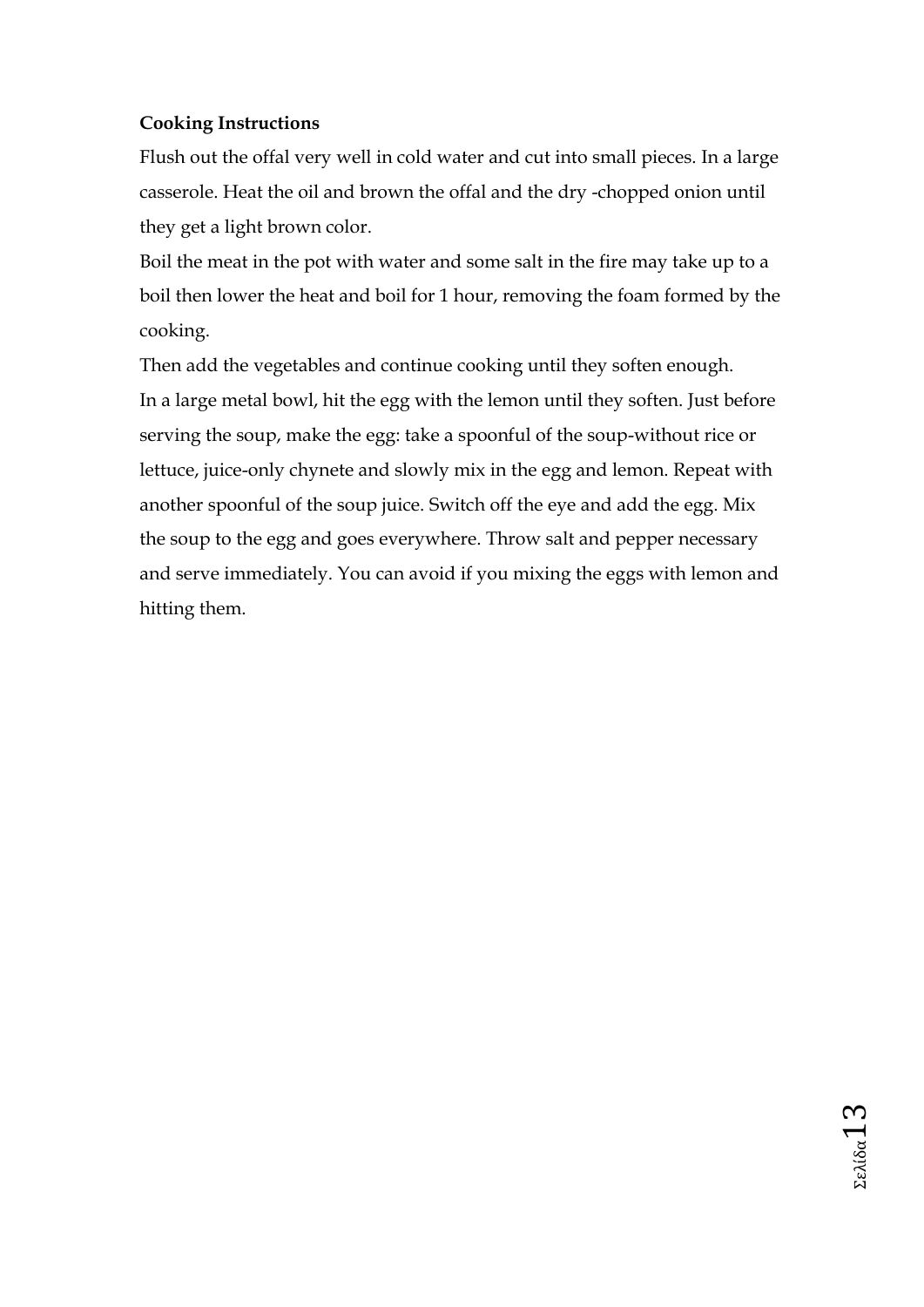# **Leg of lamp in oven with potatoes**



## 3½ - 4 Kg leg of lamb(with bone)

## **For marinada**

- 1 head garlic
- 2 teaspoons oregano
- 2 teaspoons thyme
- 2 teaspoons dried rosemary
- 1 cup olive oil
- 1 cup lemon juice
- 4 cups dry red wine
- salt and pepper

# **Dry coating for the lamb**

Purified 6-8 cloves garlic 2 teaspoons oregano 2 teaspoons rosemary 2 teaspoons thyme 1 teaspoon black pepper grains salt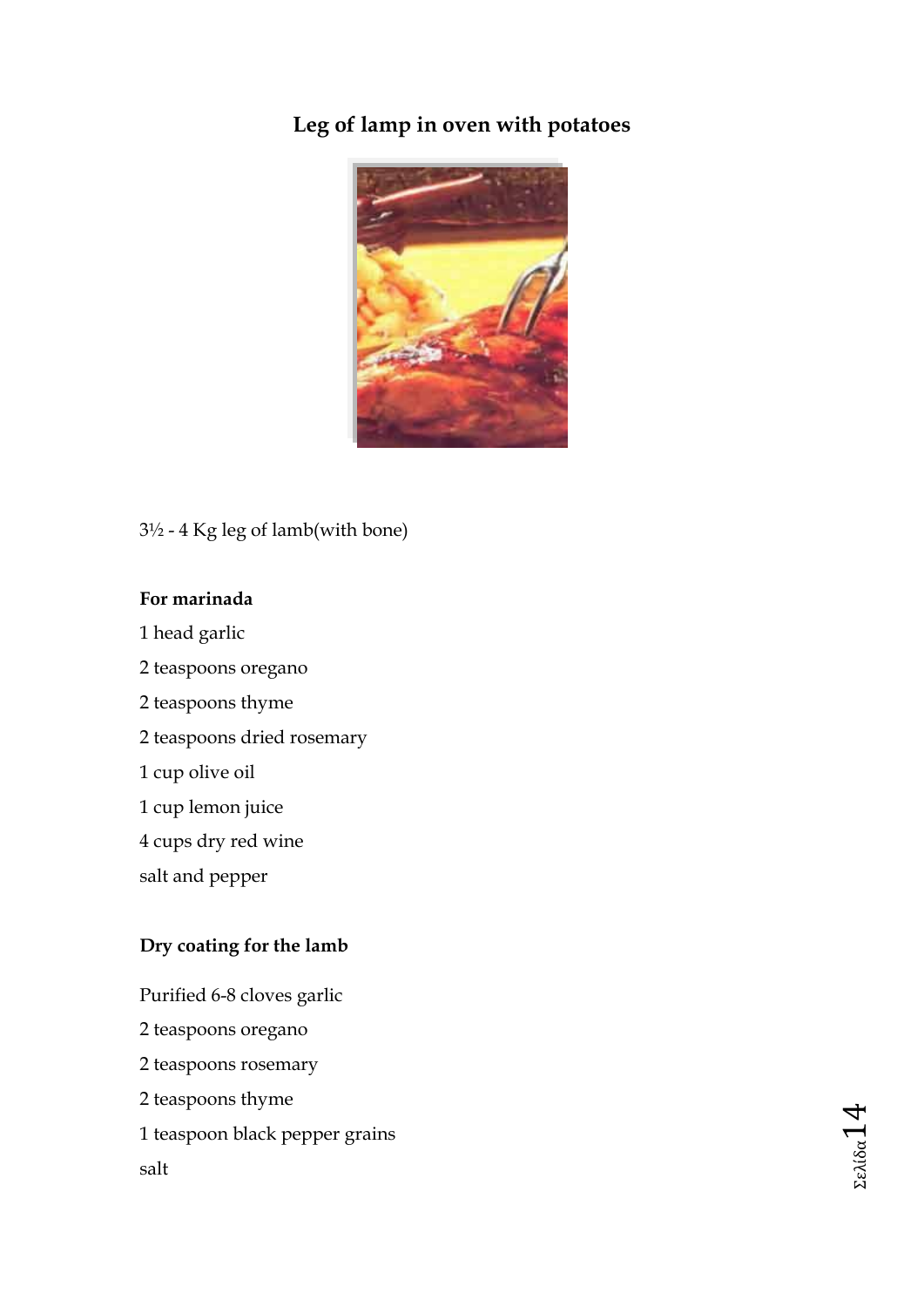## **To smear lamb**

2 teaspoons olive oil

## **For the potatoes**

3 Kg potatoes, baked, picked, and Rabelaisian 1 cup olive oil 1 cup lemon juice water 1-2 teaspoons oregano salt and pepper

#### **Cooking instructions:**

Remove unnecessary fat from the meat and leave aside.

Mince the garlic head and put together with other material marinadas. Place the lamb in a large pan and pour over with marinada. Then spin so that the care marinada to go throughout the meat. Cover the pan and put in refrigerator overnight.

Split in a mortar all materials dry until they reach the smearing's ointment. Remove the lamb from the marinada, which dispose. The plotted points in 10- 15 with a sharp knife and in each slot to put your mixture in the mortar and crushing with the rest rub the leg. Salt and pepper well and coat the lamb with olive oil (2 tablespoons). Preheated oven at 190 °C. Put potatoes in pan and mix with oil, garlic, lemon and oregano. Salt and pepper well and put the lamb with potatoes. To have a well-leg, leave the food to be cooked for about 1 hour and 45 minutes speading regular meat and potatoes with the juice from the pan. If necessary, add a little water at the time of baking to prevent dry food. Then, remove the lamb from the oven and leave for 10 minutes before cutting into slices. Leave the potatoes in the oven until coasting to serve.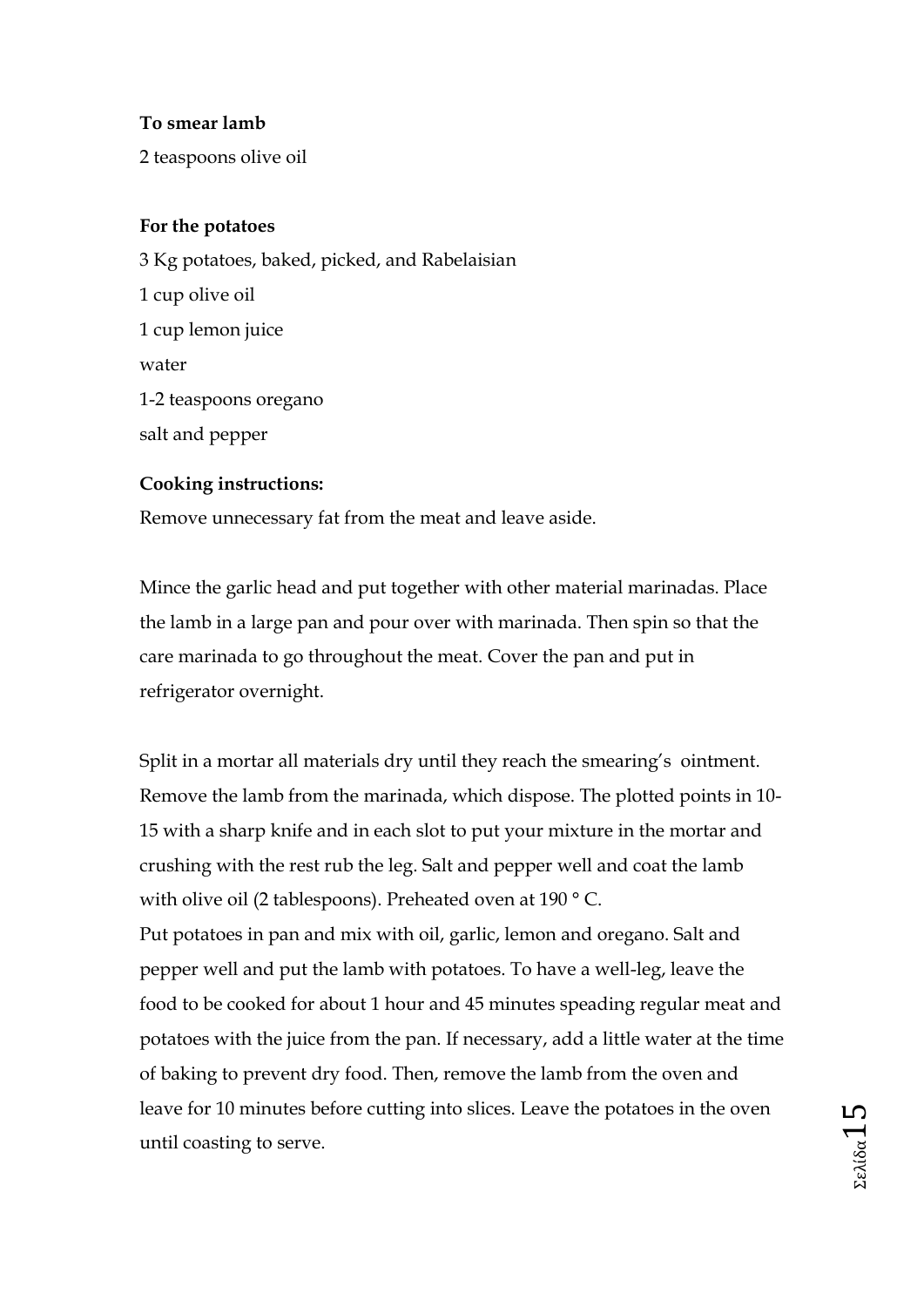# **Egg cookies roles**



#### **Ingredients**

Milk: 2 water glasses

Butter: 2 water glasses of vegetable butter

Sugar: 2 water glasses

2 sachets of ammonia

10 eggs

So much flour as the dough to be soft take soft dough

#### **Directions**

1. Hit very well the vegetable butter, the sugar, add the eggs one by one.

2. Heat the milk until it is lukewarm.

3. Put ammonia into the milk and mix continuously as the milk is swelling and

poured. Throw the milk into the other materials.

- 4. Kneading add the flour until you have a soft dough that does not stick.
- 5. Add flour and knead until you have a soft dough that doesn't glue on your hands.

6.Mold the cookies into braids or cycles, spread with the beaten egg and bake into a pre warmed oven at 200<sup>o</sup> C.

Σελίδα16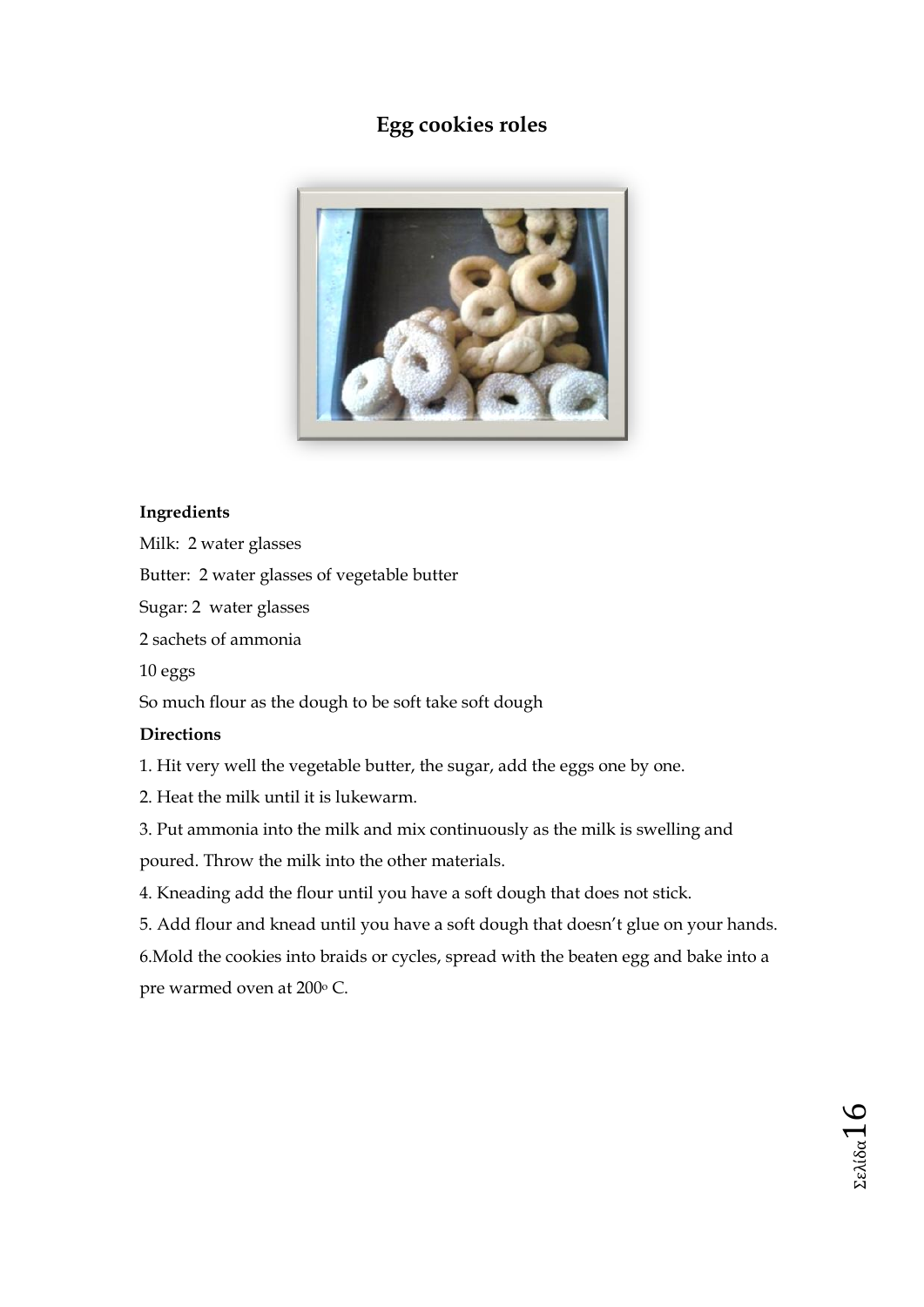# **Easter buns**



The Easter Buns are delicious as both a technical need. Most housewives when they want to prepare for Easter starts early in the morning and catch the dark. Buns want the right care, patience and above all warmth. The result, however, compensate!

## **For 4 Buns need:**

For the yeast: 100 gr. Yeast ½ pot. Lukewarm water 250 gr. Salt For the dough: 150 gr. Butter 1k. Flour 350 gr. Sugar Freshly Machlepi Freshly Kakoulis (Cress) Scrap of orange 300 gr. Milk 3 Eggs Minimum Salt For the surface 4 egg yolk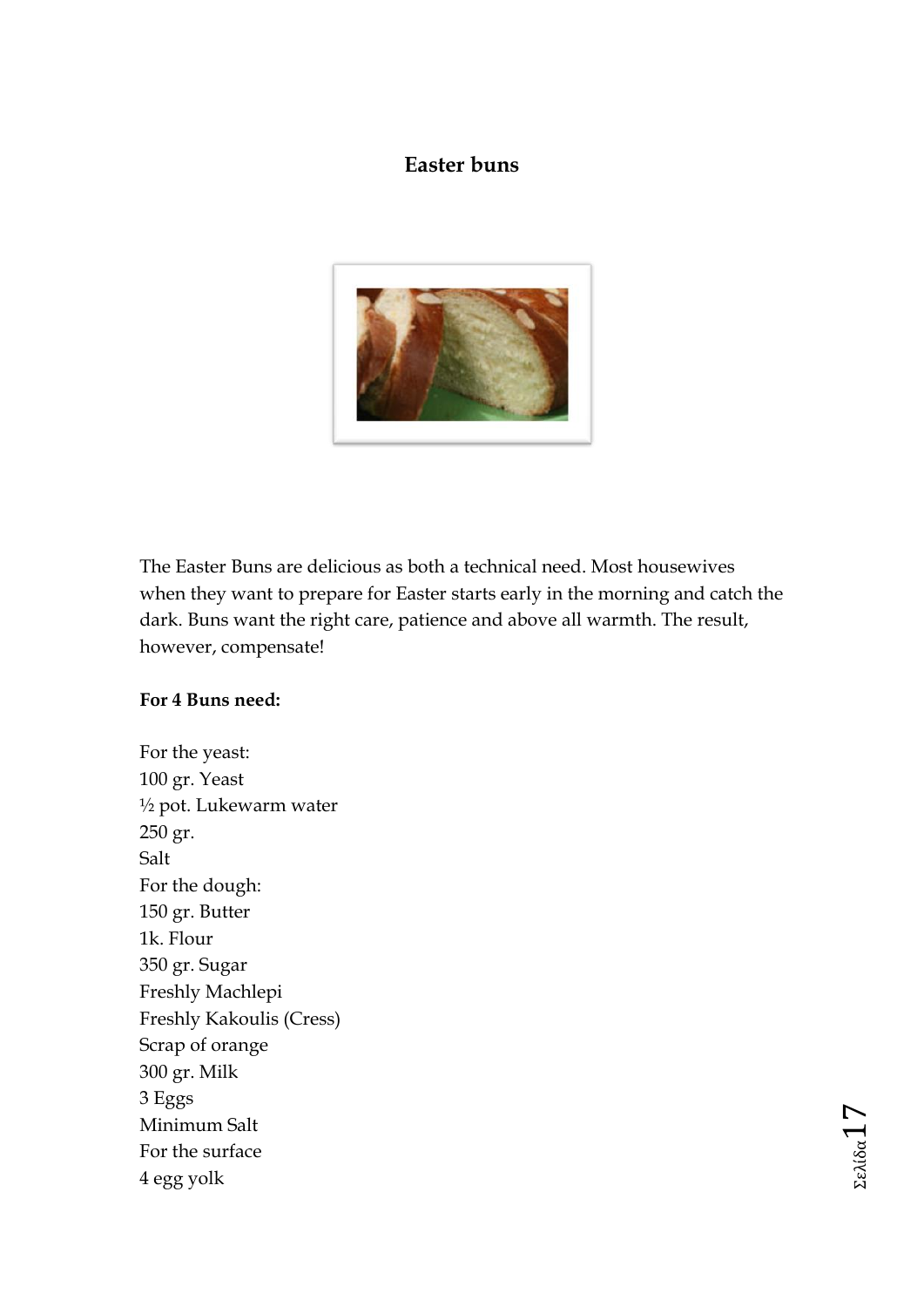Sesame

Almonds cut

In a plastic basin sieved flour to get air to rise far Buns. We open a little hole in the middle and add the yeast and lukewarm water. Slowly-slowly dissolve the yeast in water and knead until you make a soft yeast.

Wrap the little bowl in a big blanket to sleep in warm and let the yeast a time to rise.

When yeast is ready we make dough.

Hit the machlepi and Kakoulis in a mortar to be fresh chopped and get all the flavor out. Heat the butter in a little bowl and get out of the fire when it starts to melt.

Add the milk in a bowl and mix with the sugar to melt. In the plastic bowl add the flour, open a hole in the middle and add the yeast. Add salt minimal (in the nose a spoon) too.

Also add the herbs and orange scrap. Add then the melted sugar, milk and 3 eggs. We work well the dough for five minutes, put our hands in melted butter and knead well. In this way, add the butter mixture. We continue to knead well until dough becomes mastic. Wrap the bowl again in a blanket and leave the dough to rise for an hour.

After an hour we press to be deflated and let it rise again. We do this process three times.

Then divide the dough in four installments to make four Buns. Made with each dose three thick macaroni and uniting their noses in order to form an arrow. We start to knit the strand by placing more than one medium macaroni right and left. After you make all the ropes we let them  $\frac{1}{2}$  h to be deflated. We coat each strand with an egg yolk and sprinkle with sesame or almond pieces. Bake in oven for 45 minutes at 180 ° C.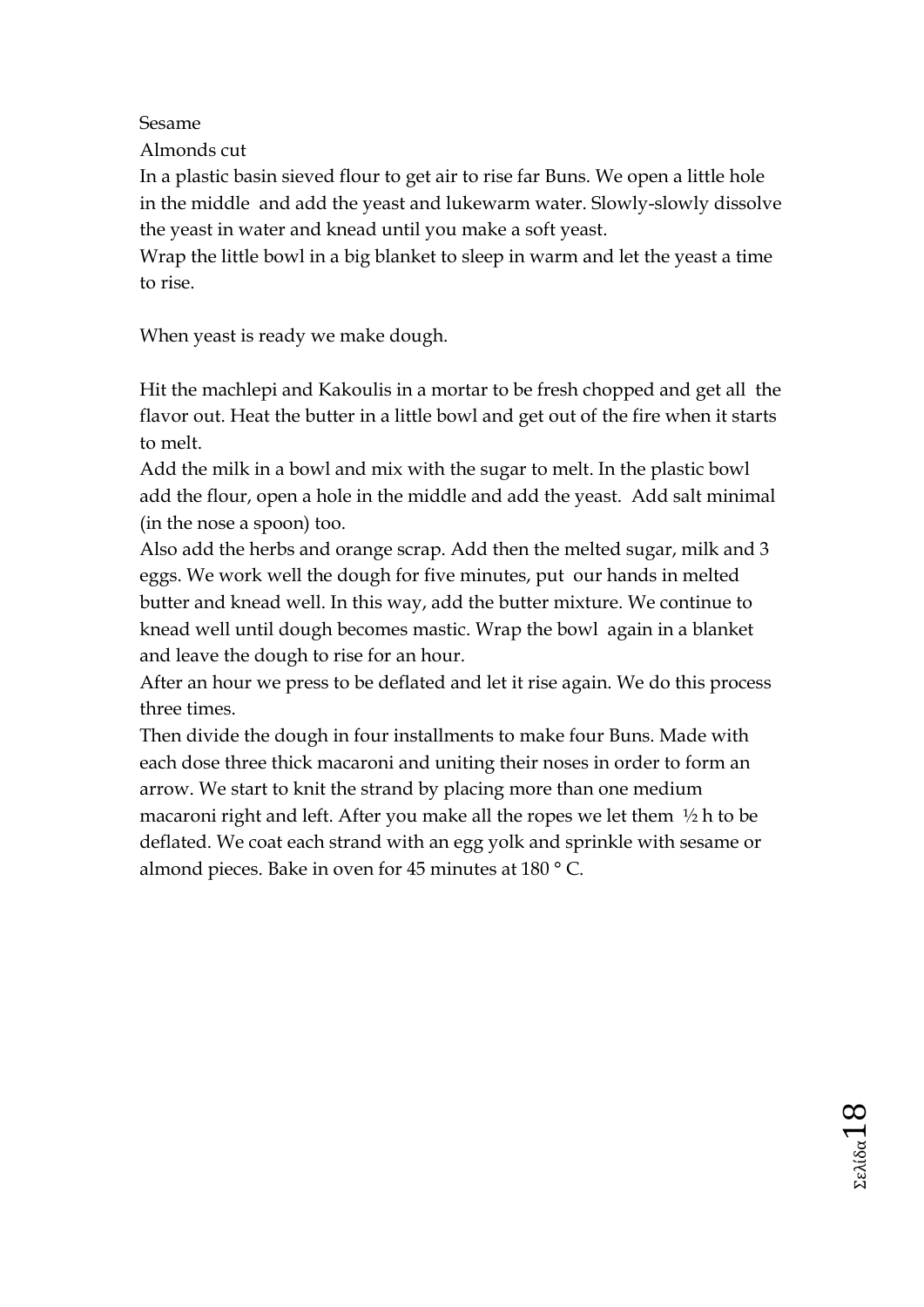



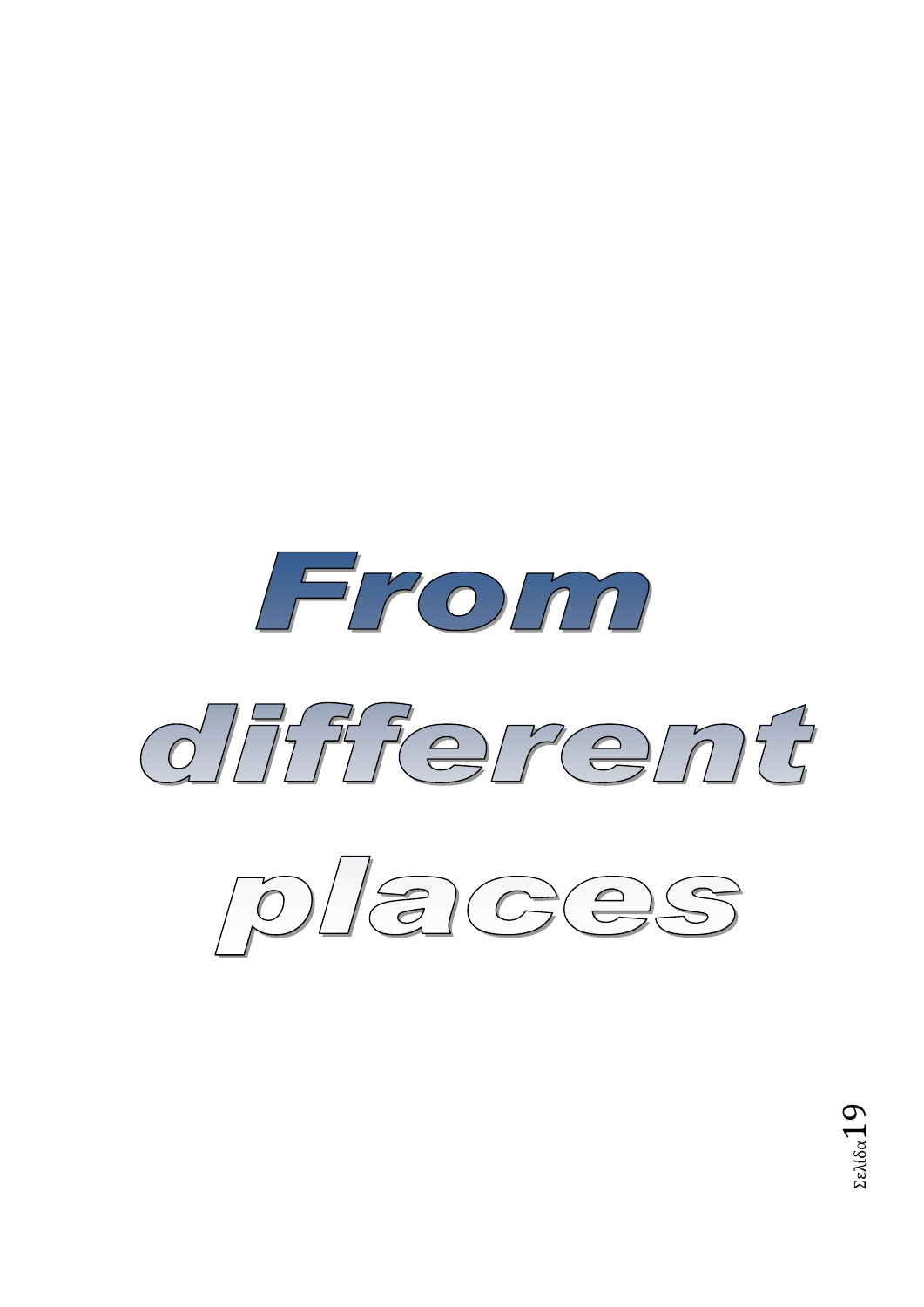# **Village rooster with noodles**



#### **Ingredients:**

- 1 village cock around 2 Kg, cut into portions
- 1 soup spoon grated oregano
- 2 cloves garlic, sliced
- 1 tablespoon tomato customer
- 1 kg fresh ripe tomatoes, finely chopped
- 1 tea cup olive oil
- 2 cups noodles
- Grated cream cheese
- A few cloves, spices, a stick of cinnamon

Salt - pepper

#### **Instructions:**

Boil the cock with all the materials into water except the tomato, for half an hour on medium heat. Add tomatoes and continue cooking for half an hour too, still to be cooked the cock but to be enough juice in the casserole. Then add the noodles, lower the heat, mix and boil for 5 to 10 minutes. Cover the pot and let the noodles to have drunk the broth.

Serve packed with grated cream cheese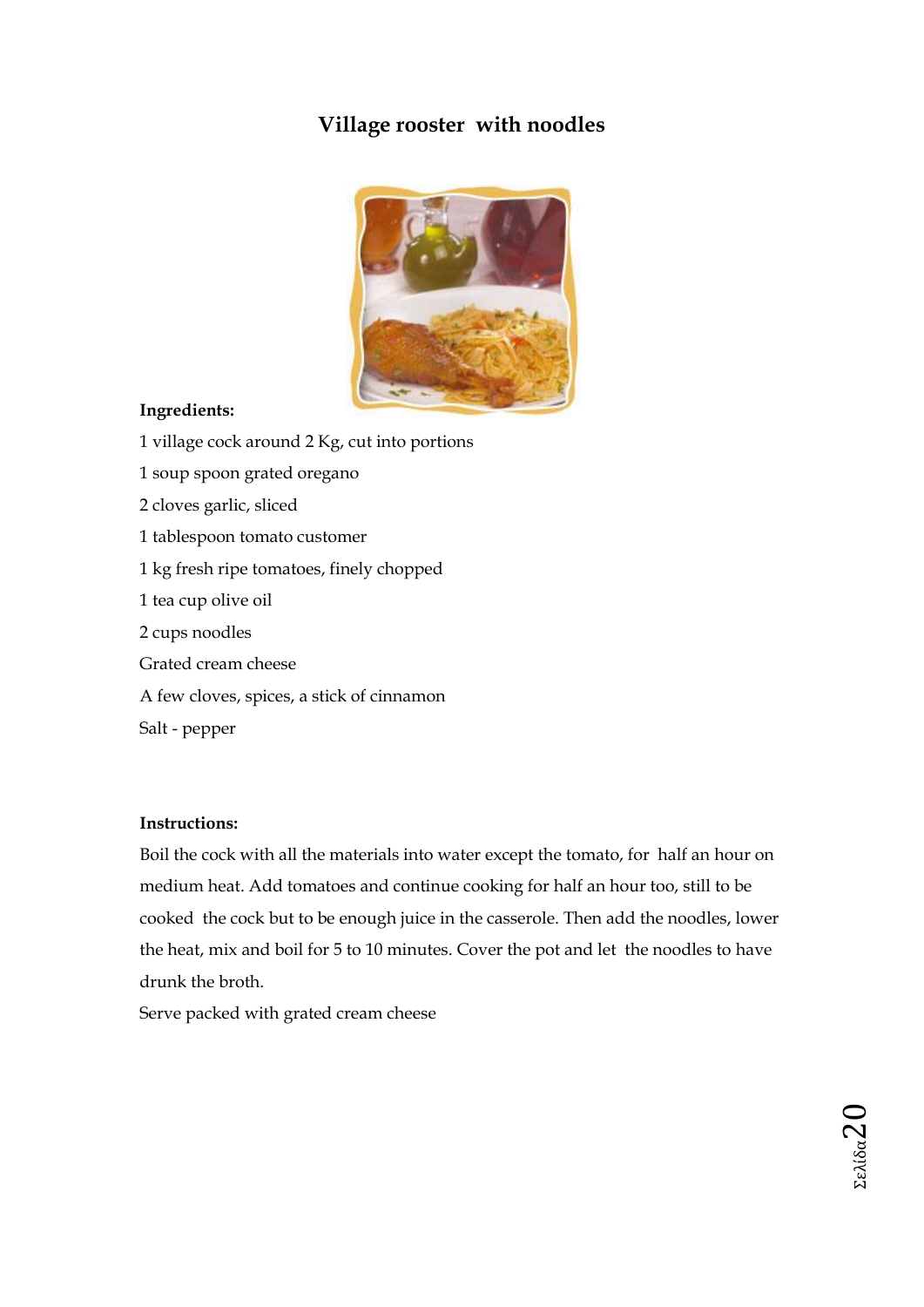# **Pumpkin pie**



#### **Ingredients:**

- 1 Kg yellow pumpkin
- 1 / 2 Kg gyloto Cheese (Kimolos dry) or Gruyére cheese, grated

2 eggs

- 1 / 2 cup grated toast or fine semolina
- $1/2$  cup milk
- 1 / 4 cup finely chopped fennel
- 1 / 2 cup olive oil
- 1 / 2 kilo of pastry for sheet

#### **Cooking Instructions:**

Cut the pumpkin into little cubes or grind this with onion grater.

Salt the grated pumpkin, left for 1 hour in a colander to drain.

We wring the pumpkin to leave the liquid, add the toasted bread, the cheese, the fennel, hit the eggs and mix all the ingredients.

Oil a pan 30 x 35 cm, make the pastry into sheets spread the mixed ingredients, cover with foil, cut into pieces, lubricate the surface and bake at 200 ° C, until you get color (about 30-35 minutes).

*VARIANT: We can bake the pie without sheet: Oil the pan well and powder with toast. Spread the filling, put on the pie some grated cheese (the same we have put into the pie) and bake as above.*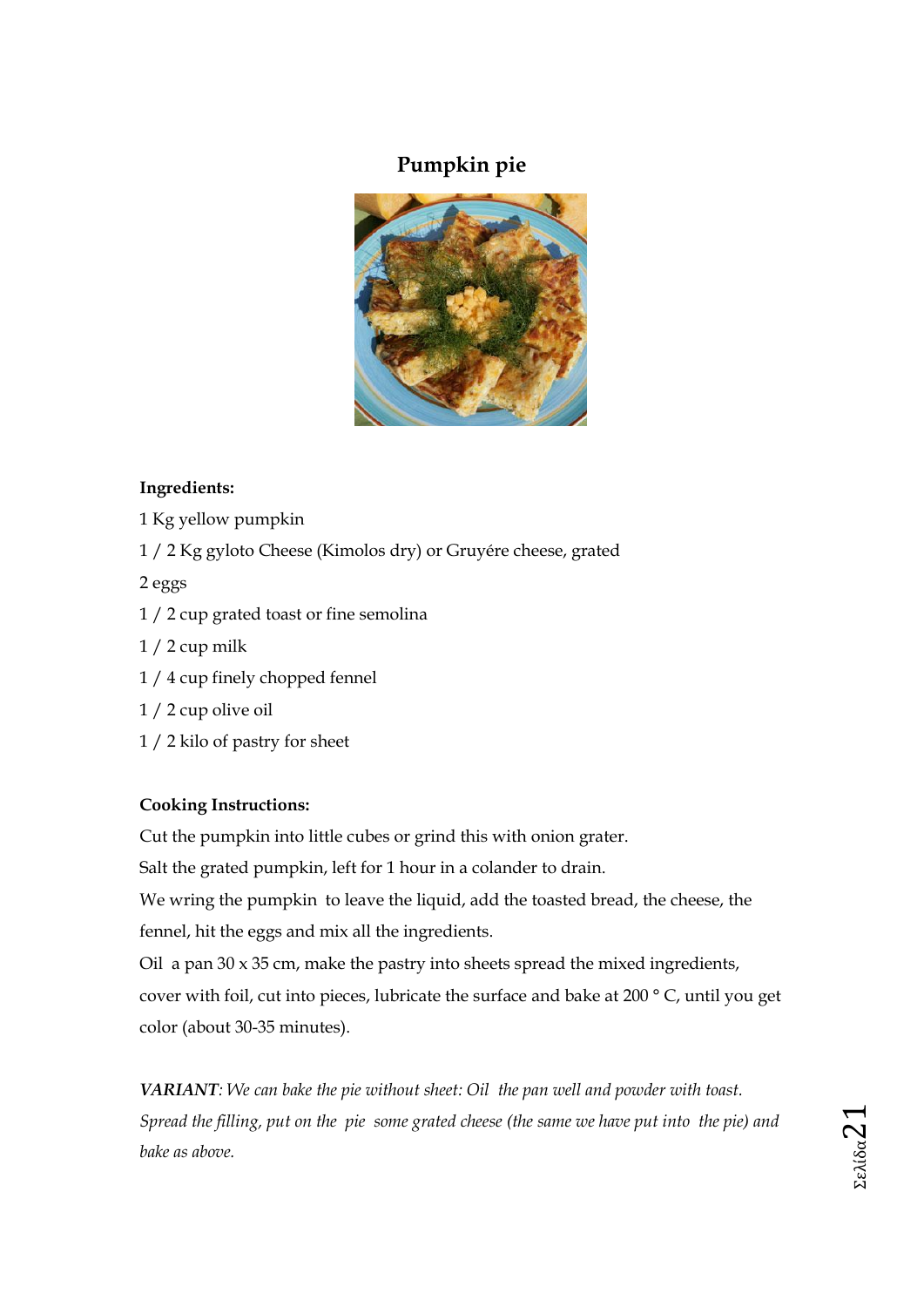# **Grilled Sardines**



## **Ingredients:**

8 large sardines sprigs of fresh oregano

## **Instructions:**

We have carefully scaled the fishes and have cleaned, but keeping their heads. We coat with olive oil and cook on the grill (2 minutes at most from each side) on a layer of sprigs of fresh oregano. If we roast barbecued or fireplace, is ideal from the cinder vine-twigs.

Otherwise, when used to perfection and sprigs of fresh oregano, use a hot grill Cast Iron or a very hot also tefal. We fear neither his left ashes of oregano - add aroma and flavor to a plain plate.

Σελίδα22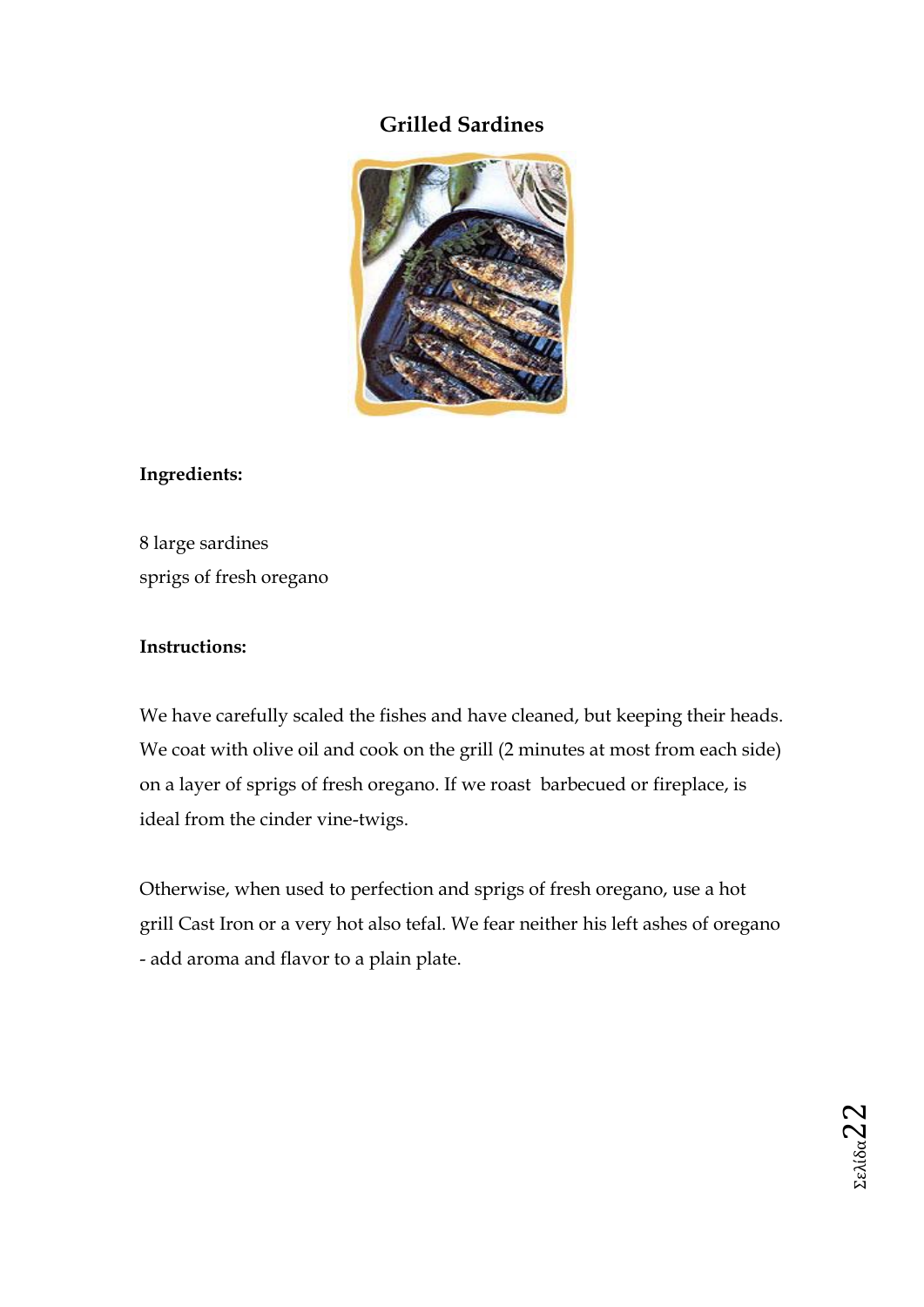# **Soutzoukakia ( Fagots) Smyrneika**



## **Ingredients:**

## **Materials for the fagot**

700 gr. minced 2 slices of bread crumb 1-2 small onions 3 tablespoons parsley half cup hard cheese 2 egg whites 2 whole eggs garlic, cumin just salt, pepper and mint

#### **Ingredients for tomato sauce**

8-9 tablespoons tomato puree 1glasse of water 3-4 tablespoons flour 1 onion 2 cups white wine 1 teaspoon of sugar 3-4 tablespoons butter salt, pepper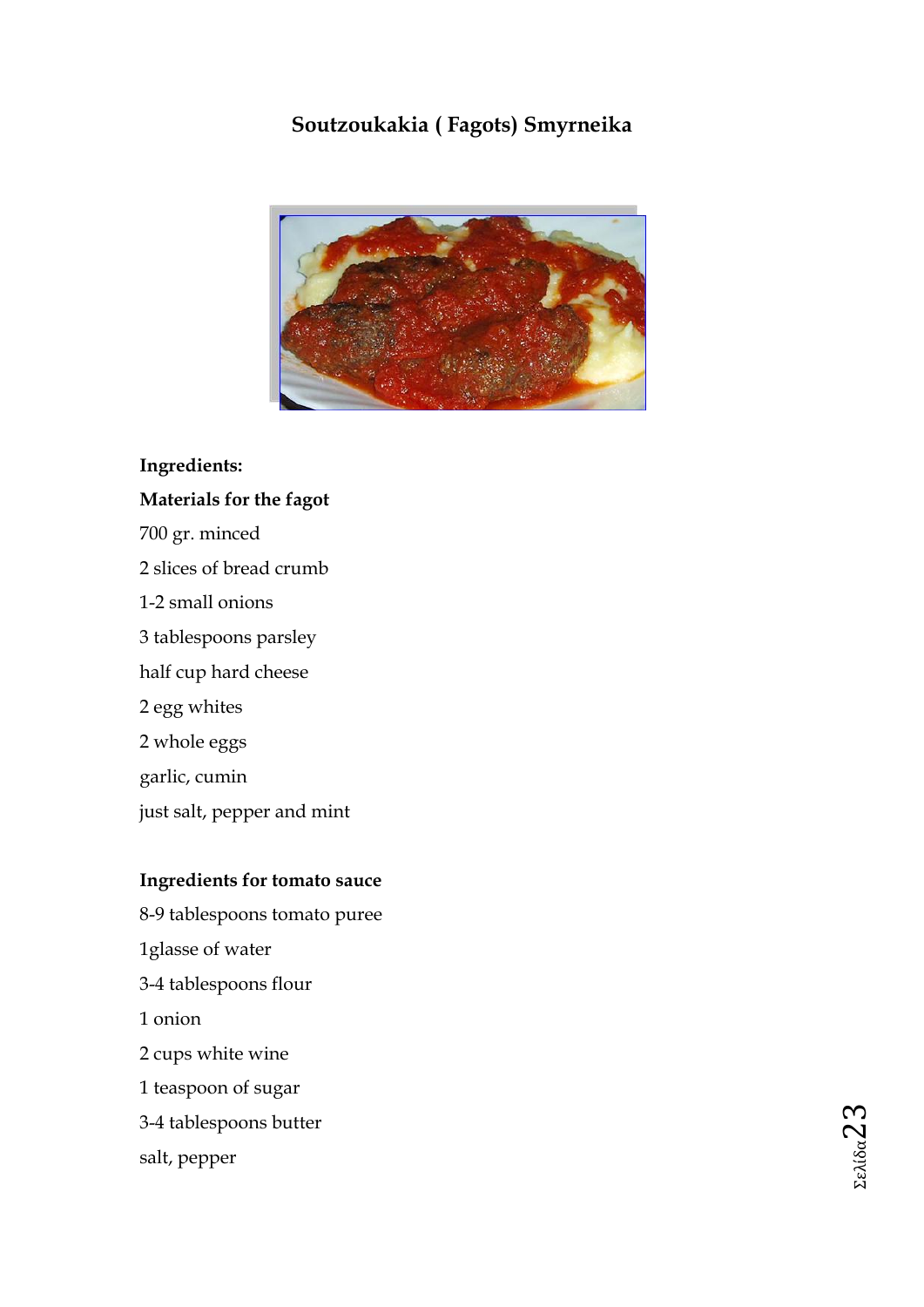## **Cooking instructions:**

Prepare minced meat in the same way that we prepare the meat balls, mixing the materials listed above. This makes smyrneika ( of Smyrni) fagot separately cumin is the fragrance that gives them special aroma.

After the meat is ready, the mold fagot in size twice that used to conjure up the balls.

Then, after briefly fried up to take color, put in casserole.

Prepare the dressing us as follows: We have a pan of soup 3-4 tablespoons butter 3-4 tablespoons flour and chopped onion. The constant mix and add two glasses of white wine, a glass of water, 8-9 tablespoons tomato puree, salt, pepper and a spoonful of sugar.

The left to the boil stirring periodically, until the sauce to bind, but to become very thick.

Once the sauce ready to add to the saucepan with the fagot and let all boil together for half an hour.

Σελίδα24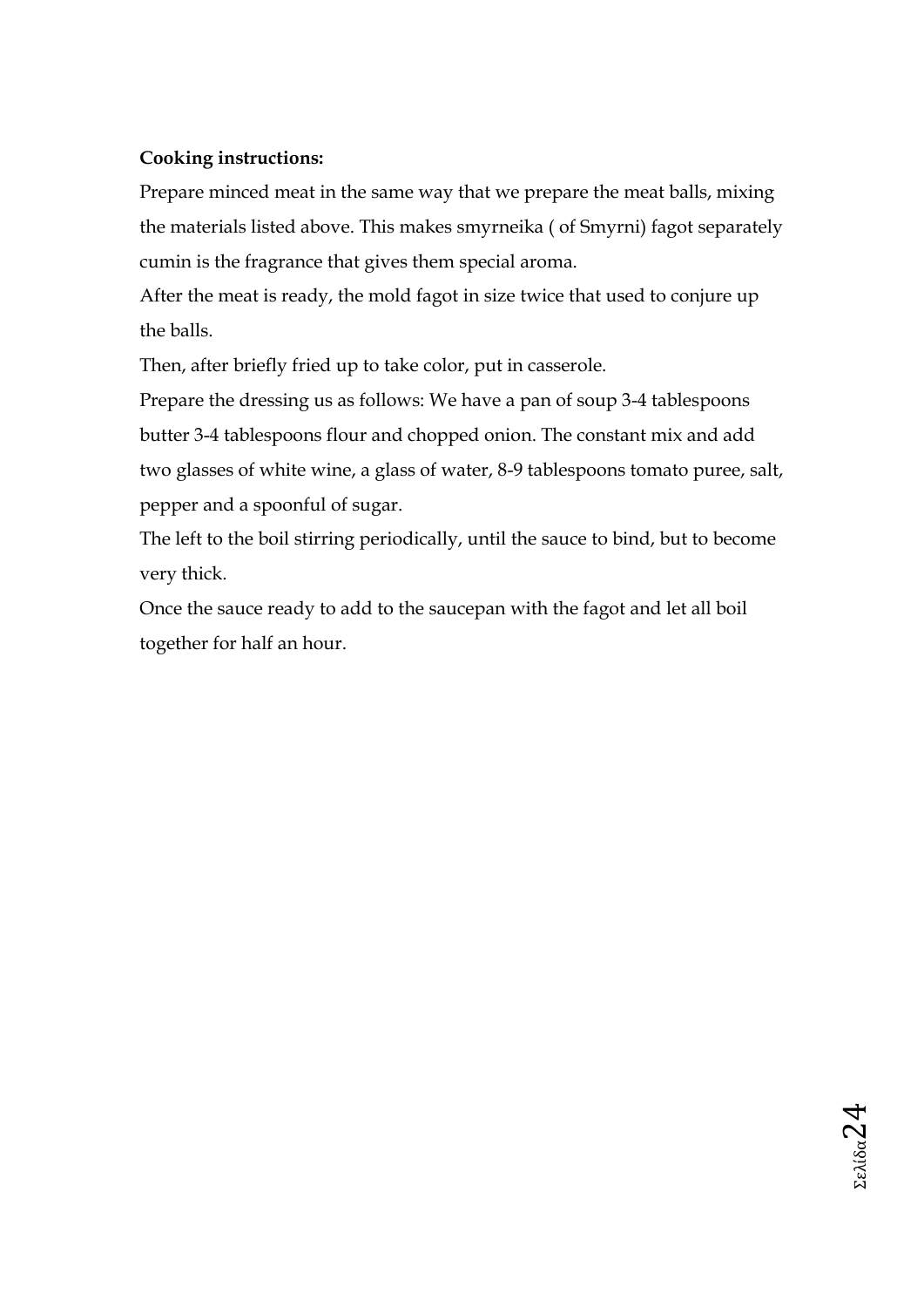# **Spetsofai**



# **Ingredients:**

Sausages village for 4 persons (grams yours)

- 2 large onions
- 6-7 peppers what 's
- 2-3 garlic teeth
- 4-5 ripe tomatoes
- 1 k.s. tomato

Salt

Pepper

A hot pepper as desired

## **Preparation:**

Onions in washers, chopped garlic, sausages into pieces.

# **Cooking instructions**

Brown onions, garlic, and sausage and then add the peppers.

Tomatoes in Red (grinding wheel), throwing their peel, mix the tomato paste, and put a tea spoon of sugar into the sausage. Add the hot pepper above and half a glass of water, cover the frying pan and boil 30 minutes at low fire, to be the tomato tied.

Eat it with boiled potatoes, or mashed potatoes, or oven potatoes, or fries, but even with the rice and white bread. **From Pelion**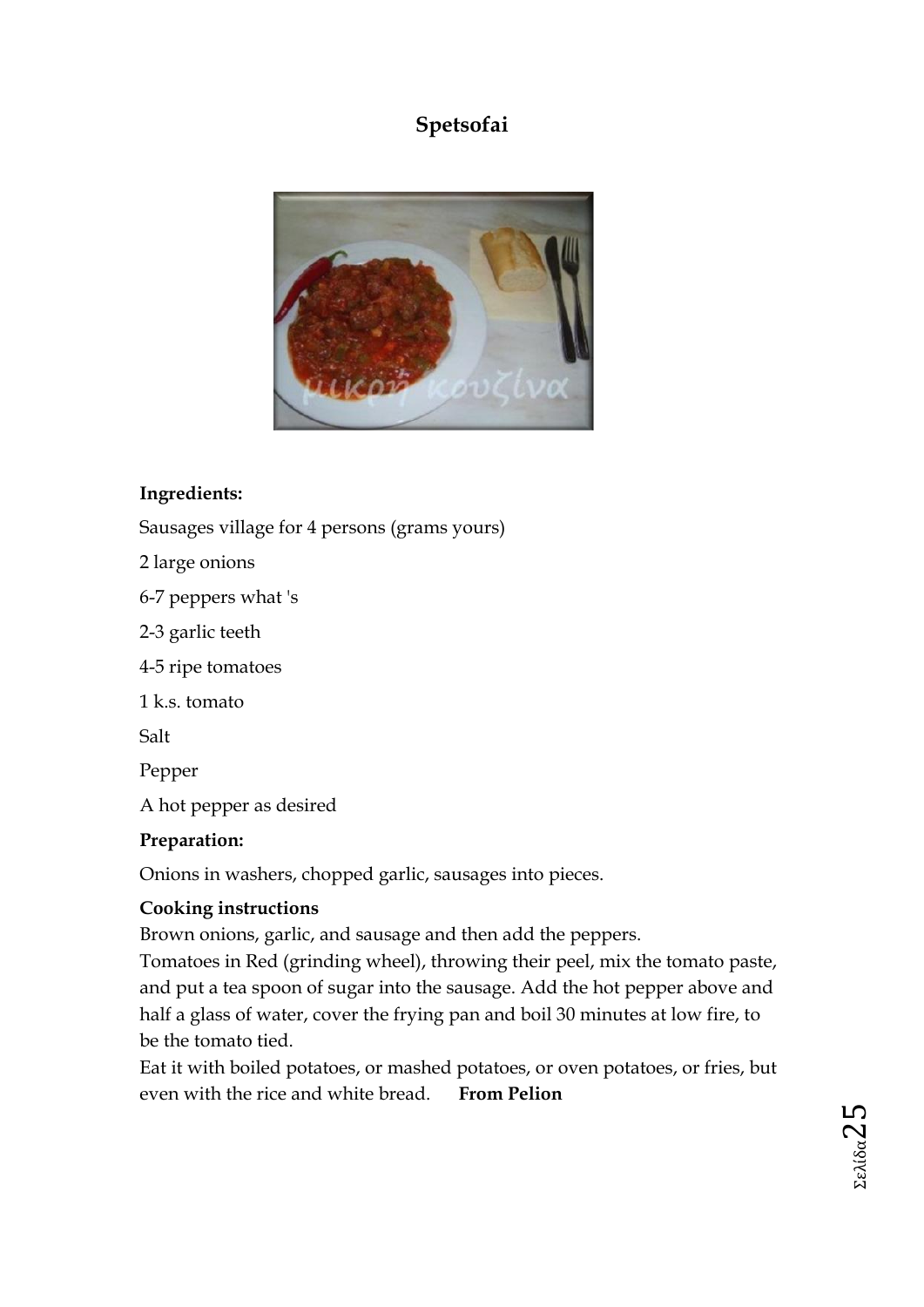## **Takos**



#### **Ingredients**

salt freshly ground black pepper 1 tablespoon lemon juice soup 200 gr. Feta cheese 1 teaspoon oregano

#### **Cooking Instructions:**

Preheated oven at 150 ° C.

Cut the bagketa in half lengthwise and in half again vertically. Put the pieces in a small baking pan and oven, with the cut side up and let for 15 minutes. Remove from the oven and let them to become cool. Put each little piece in water and let drain.

Wash and cut tomatoes in half and peel onions. Cut onions and tomatoes in cubes. Place the bread pieces side by side on serving platter and sprayed half the oil.

Spread the chopped tomatoes and onion slices on bread. Drop the salt and pepper, and sprayed with lemon juice and 2 tablespoons oil. Shatter the cheese, put on the top with the oregano and remaining oil. Then serve immediately.

#### **Recipe from Crete**

Σελίδα $26$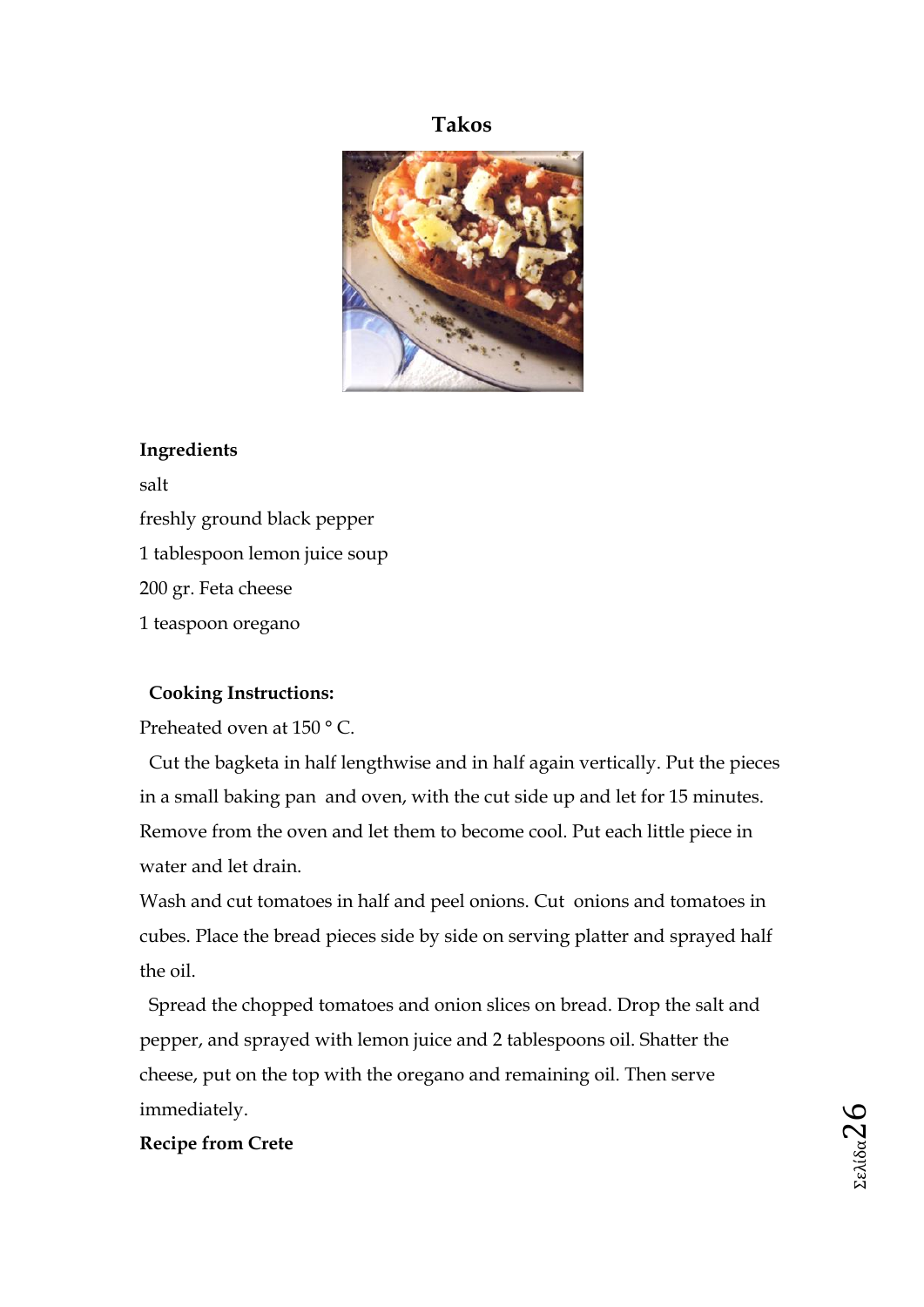# **Split peas**



## **Ingredients**

2 / 3 cup of tea extra virgin olive oil 1 medium onion, fine chopped, 1 cup split peas and rinse and been strained 5-7 cups of tea, water freshly ground black pepper salt 1 teaspoon dried oregano 2-3 tablespoon red vinegar

#### **Instructions**

Heat in a large saucepan quantity of oil equal to one third of the cup. Add the split peas and stir so that the oil to go everywhere. Continue mixing for 1-2 minutes adding water as needed to cover the split peas by 5 cm. Put the lid on and let it to get a boil on medium heat, lower the heat, take the lid off and cook on very low heat for 1 1/2-2 hours, stirring periodically to prevent your hang until split peas completely dissolved. While the split peas boil, add water as needed. When split peas becomes as a mashed potatoes, get off the fire and add the salt, pepper, oregano and vinegar you like. Then cover with a cloth and let to "rest" for 1-2 hours.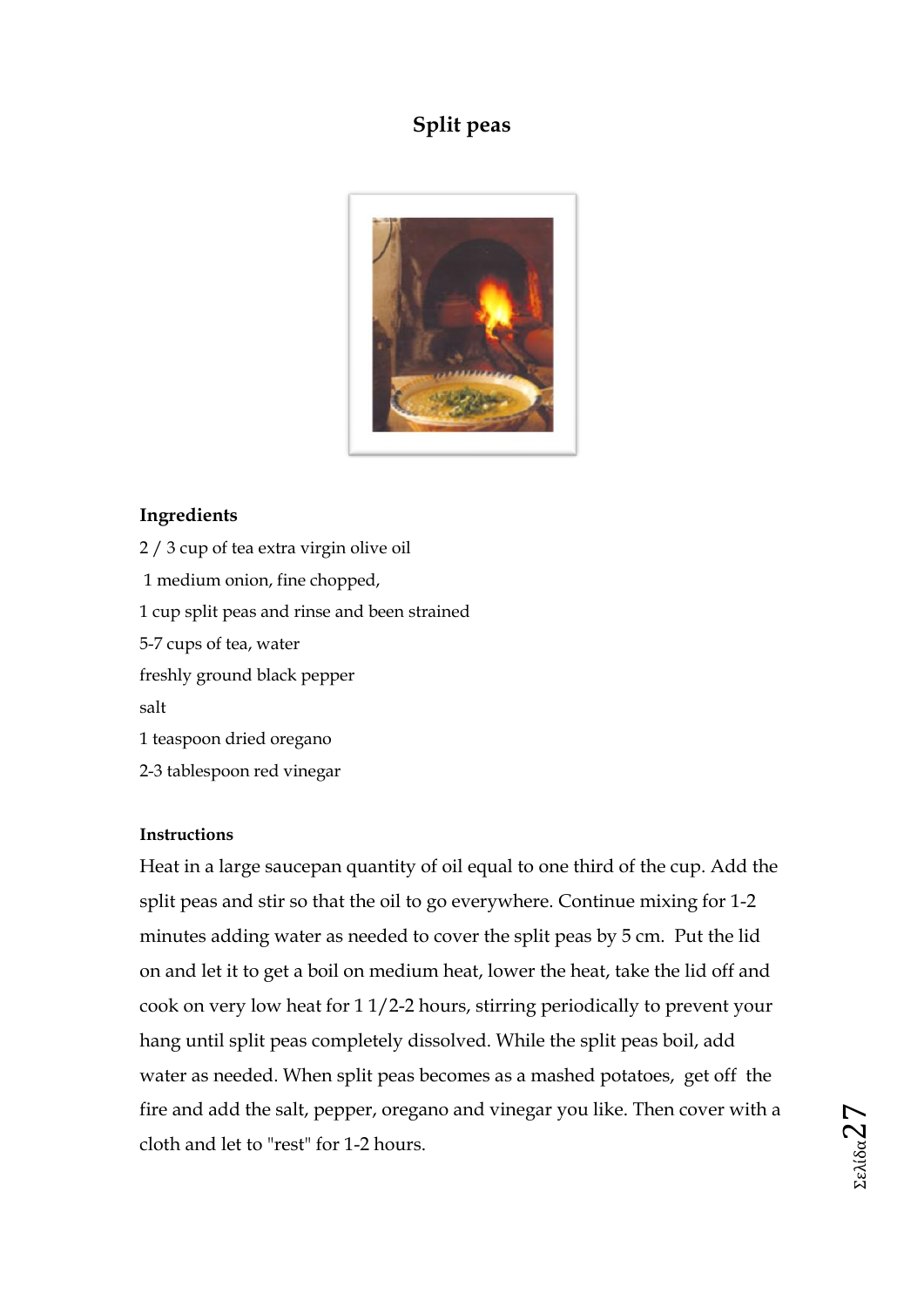#### **For the caper sauce**

500 gr. capers soaking and rinse half cup of tea extra virgin olive oil 3 large onions from Naxos, cut in large pieces 2 tablespoon tomato-purée or 2 large ripe tomatoes salt and freshly ground black pepper half teaspoon cinnamon (optional)

Soak caper overnight and then flush very well. Heat olive oil in a large skillet brown and onions in medium heat, stirring for about 15 minutes at very low heat or until they become transparent and slightly brown. Add the tomatopurée and stir for 5 minutes so that the mixture to thicken. Alternatively, put the fresh ground tomatoes and boil for 10 minutes. Put on and capers and stir. Throw the salt, pepper and cinnamon and boil for 15 minutes on very low heat adding a little water, if necessary, not to stick the mixture. Remove then from the heat and let to take the temperature of the room. Serving as a garnish of split peas or accompanying, in a separate bowl.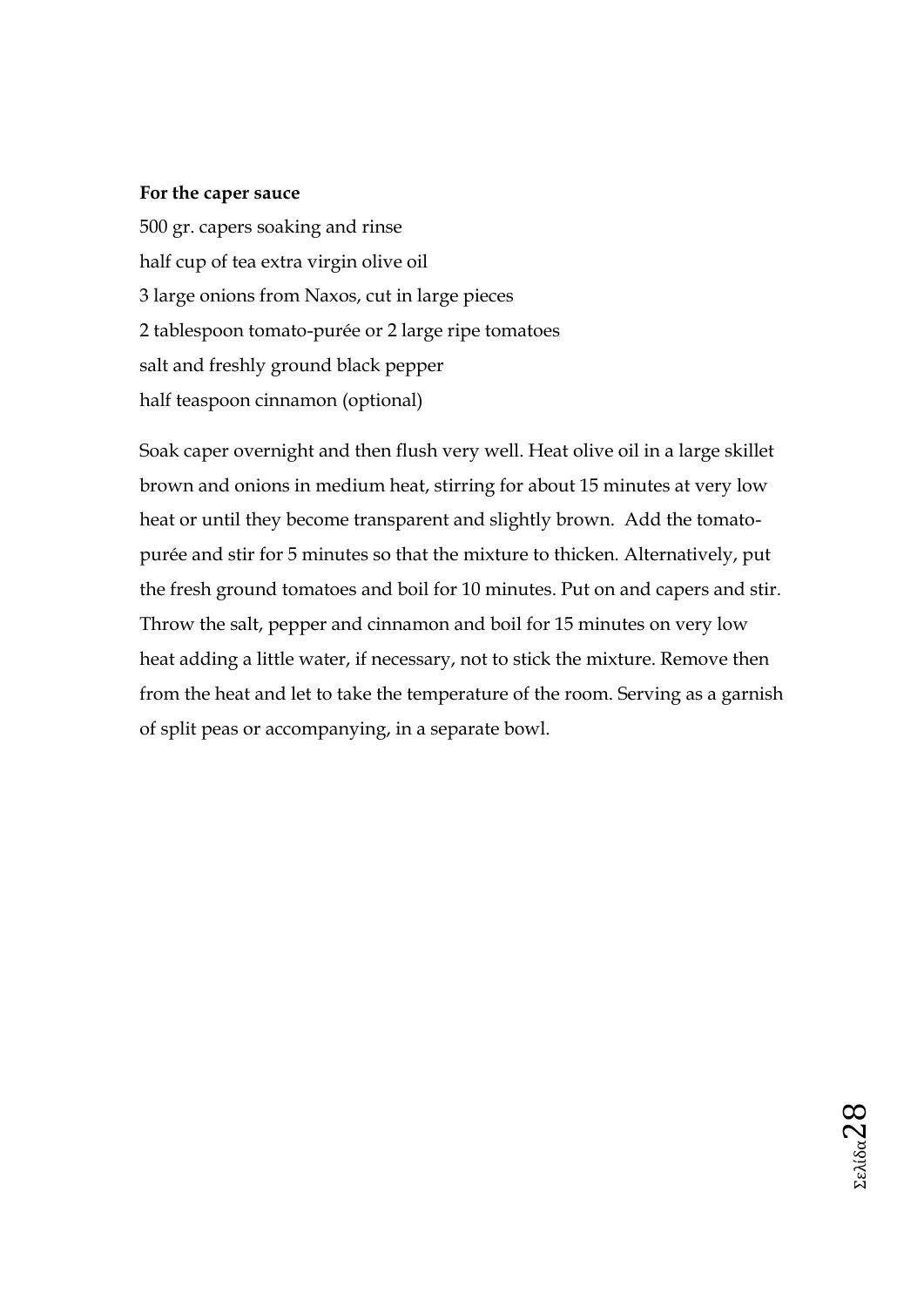## **Bean soup**



## **Ingredients:**

"275 gr Dried beans in moderate size, which you have left in water overnight 1 large sliced onion fine chopped celery 2-3 carrots cut into slices 400 gr canned tomatoes 1 tablespoon tomatoes - purée 2 / 3 cup of tea extra virgin olive oil 1 teaspoon fresh dried oregano 2 tablespoons chopped parsley salt & pepper "

## **Instructions:**

Take out the beans of the water, then put into a colander and flush them. After have drained, put them in a large casserole with water as needed to cover and let them to boil for 3 minutes. Pour the water.

Replace the beans in the casserole, put fresh water up to 3 cm above the beans, then add the onion, celery, carrots, tomatoes, the tomato-purée, olive oil and oregano, add few pepper, but not put salt yet, because is difficult to be cooked.

Once they begin to boil, lower the heat and boil them for an hour, until soft. Put the salt, parsley and serve.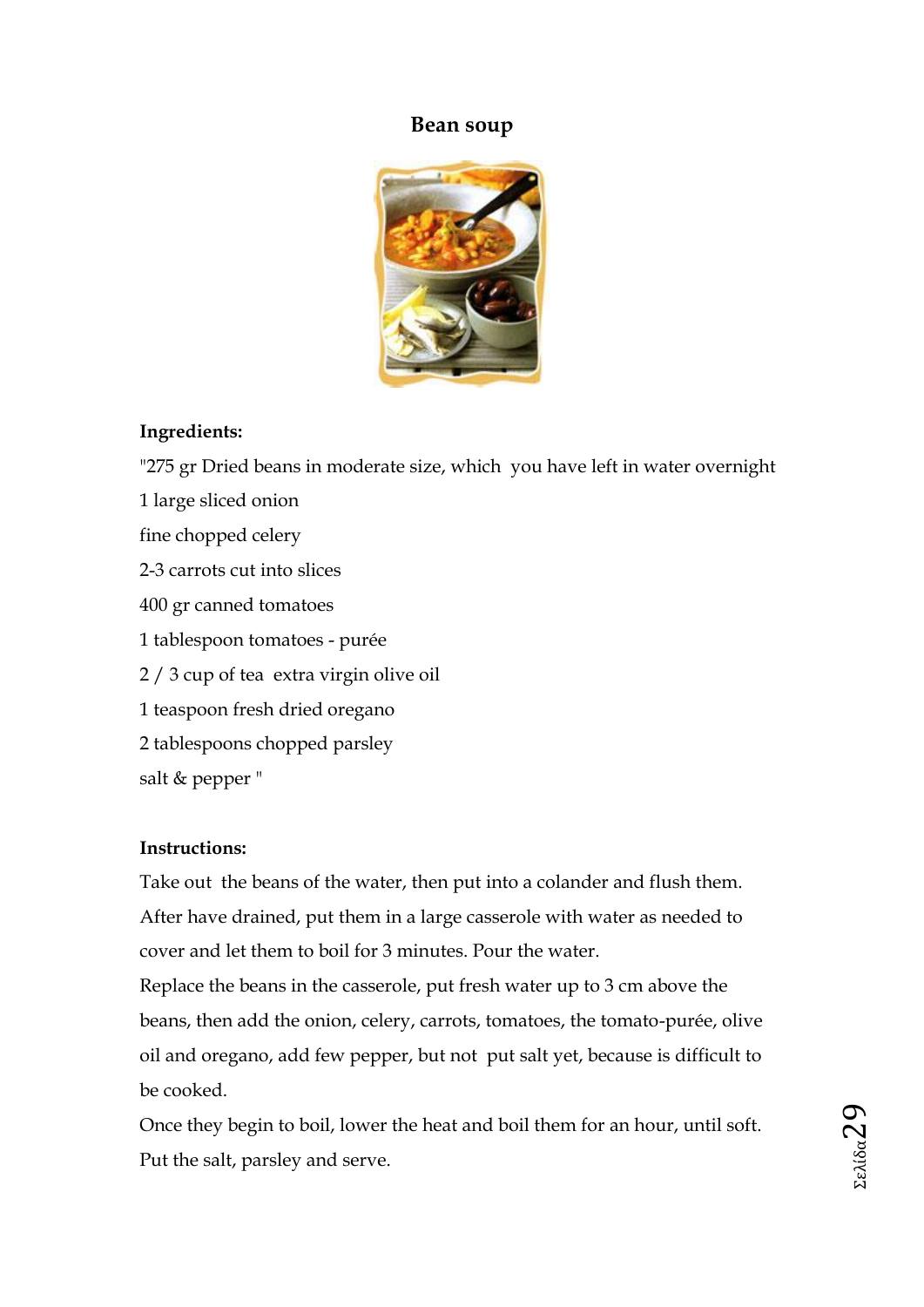# **Greens pie**



## **Ingredients:**

- 750 gr fresh spinach small and soft
- 1 brunch fresh onion
- 3 leeks
- 1 brunch of mangel
- 1 brunch Miron
- 1 brunch kafkalythres
- Oil: 1 glass of water

#### **Instructions:**

Clean the spinach well, the mangel, the Miron and kafkalythres and cut into very small pieces.

Clean and cut into slices the leeks and onions and wilt in a large skillet with 2 tablespoon oil.

Allow the greens to a colander to drainage half a day, add pepper and oil and mix well with the leeks and onions. As more leek as we put, so sweeter becomes the pie. The filling is ready. Last add the salt because it leaves the water.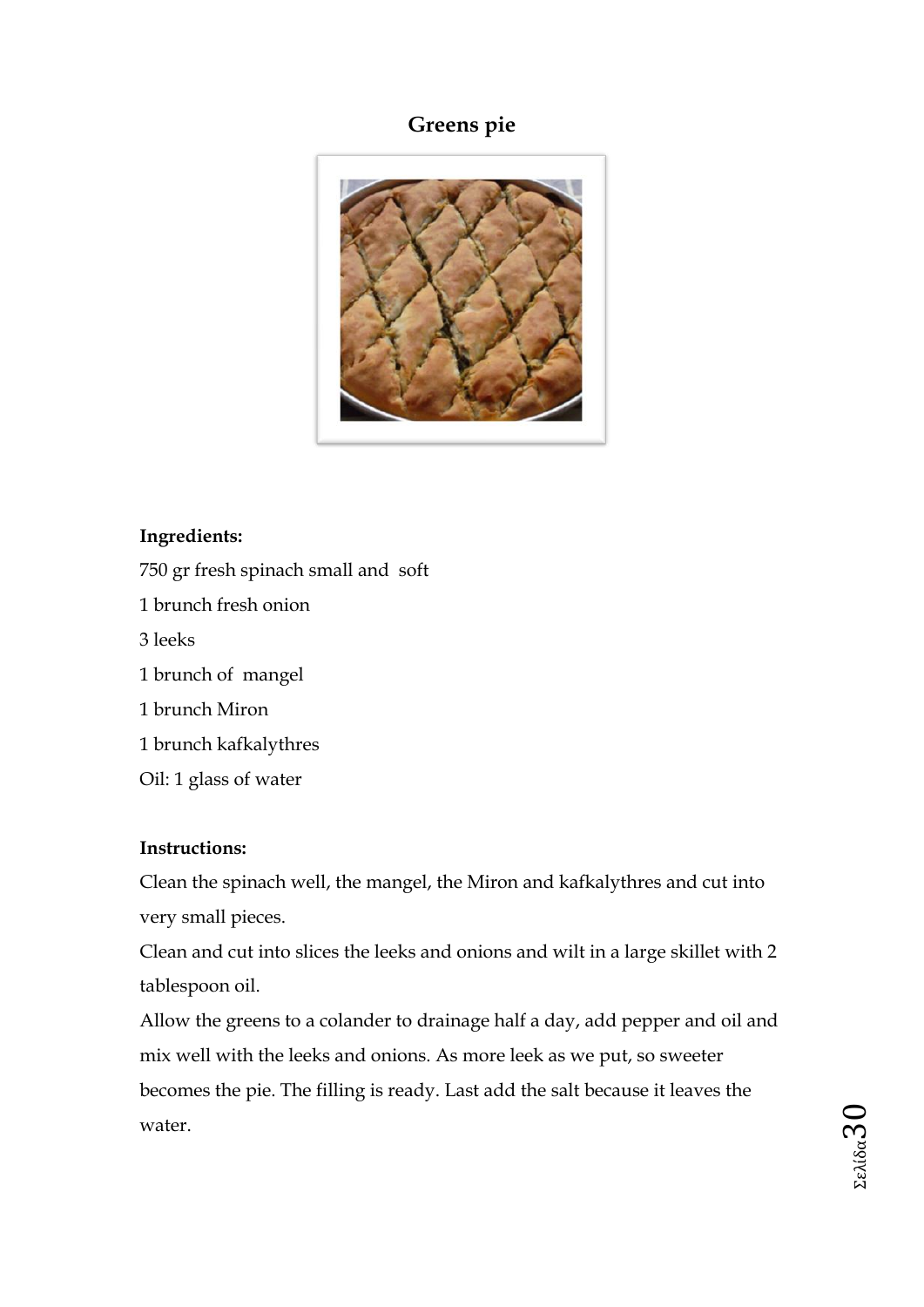If we can get 400 gr Feta-cheese chopped, grated cheese and two with three eggs and make the pie ( hortpita). Green pie without cheese is very nice.

We make sheets with the below ingredients and put in a pan under and over the filling. Two sheets for the bottom and two for the top and bake in the oven for an hour:

## **Ingredients for the sheets:**

1 / 2 kg flour for all uses 1 / 2 of a glass of wine, light oil 2 tablespoon vinegar 1 teaspoon salt 250 lines. lukewarm water Oil spreads the light for the leaves "

Σελίδα31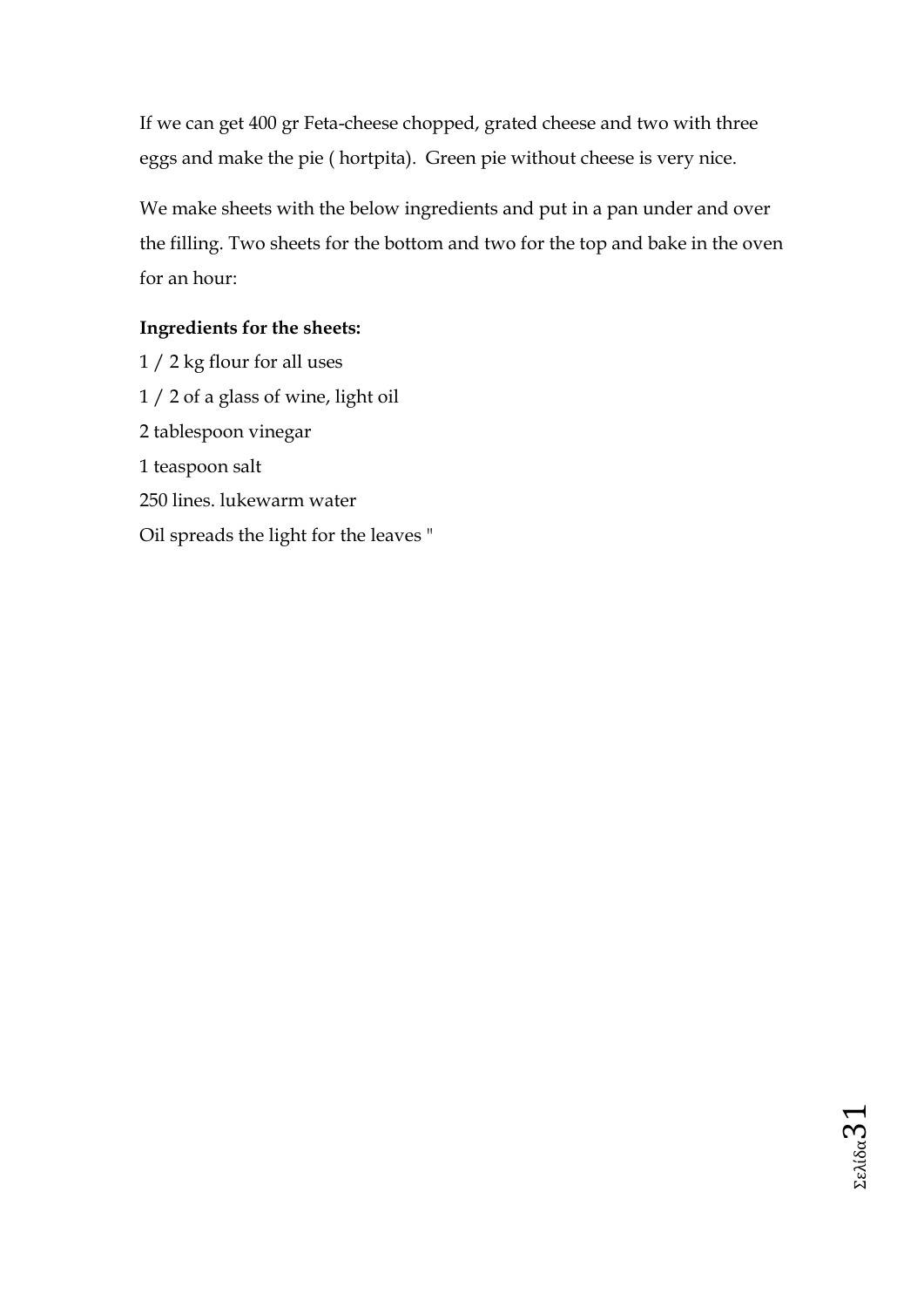# **Village salad**



## **Ingredients:**

- 400 gr medium-sized tomatoes
- 1 cucumber
- 250 gr wide red onions
- 300 gr medium sweet green peppers
- 100 gr black vinegary olives
- 3 tablespoons vinegar
- 4 tablespoons olive oil

salt

freshly ground black pepper

- 200 gr Feta cheese
- 1 / 2 teaspoon oregano

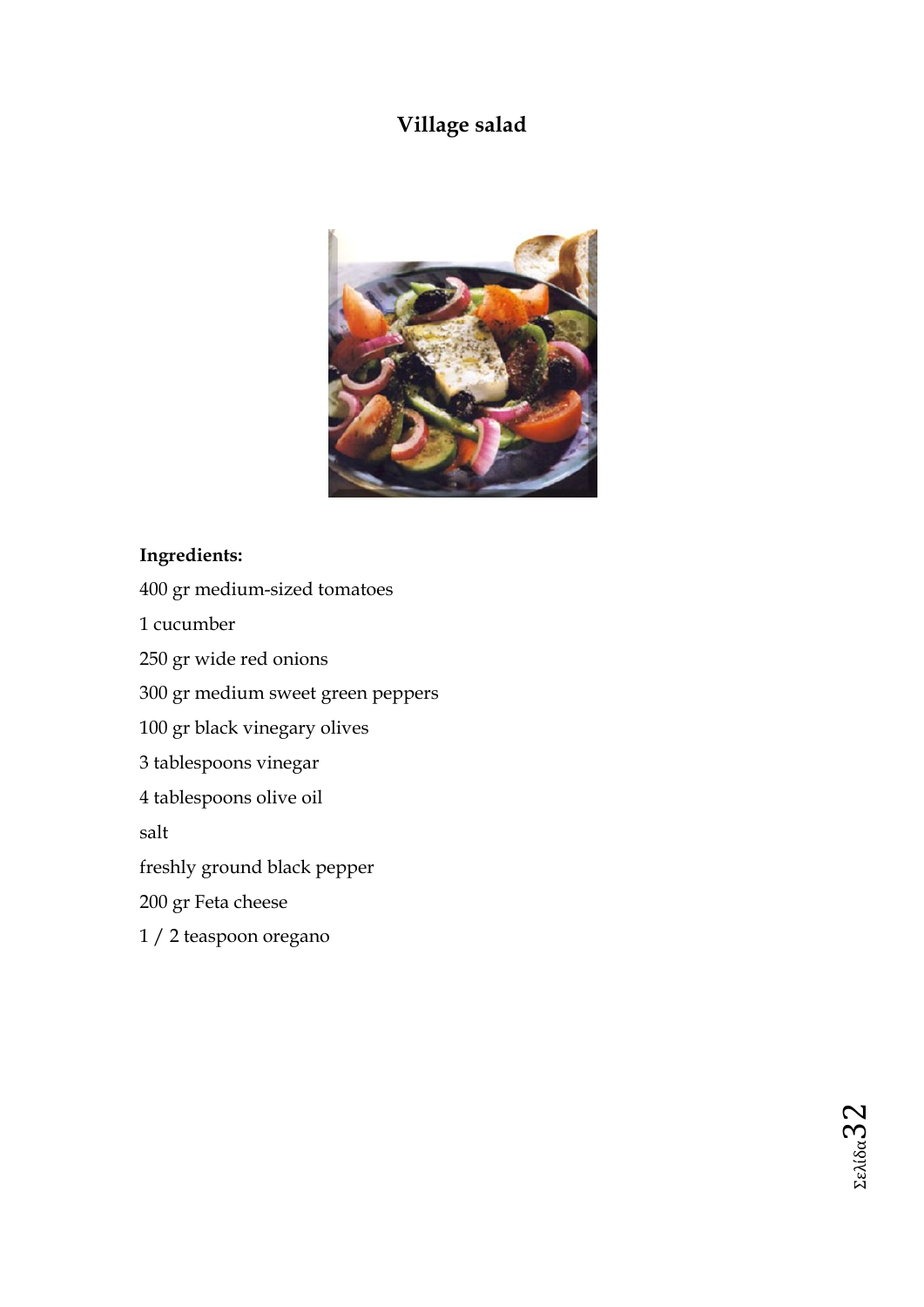## **Instructions:**

Thoroughly wash tomatoes and cucumber. Cut each tomato into eight pieces. Cut and throw away the ends of cucumber and cut it. If you want very small pieces, cut the slices in half.

Peel and cut the onion into thin slices. Wash the peppers and cut in half by removing the stems and seeds. Then cut in thin strips.

Arrange tomatoes, cucumber, onions, sweet peppers and olives in a wide bowl or serving platter. Mix the vinegar, 3 tablespoons oil, soup, salt and drop onto the salad. Scattered and a little pepper.

Cut into slices Feta- cheese, or crushed and put on the salad. Put on oregano and remaining oil and serve the salad immediately.

Variety: If you want add little filets of anchovies, lettuce strips,

capers or slices of hard-boiled eggs. If you want, you can replace the vinegar with lemon (juice).